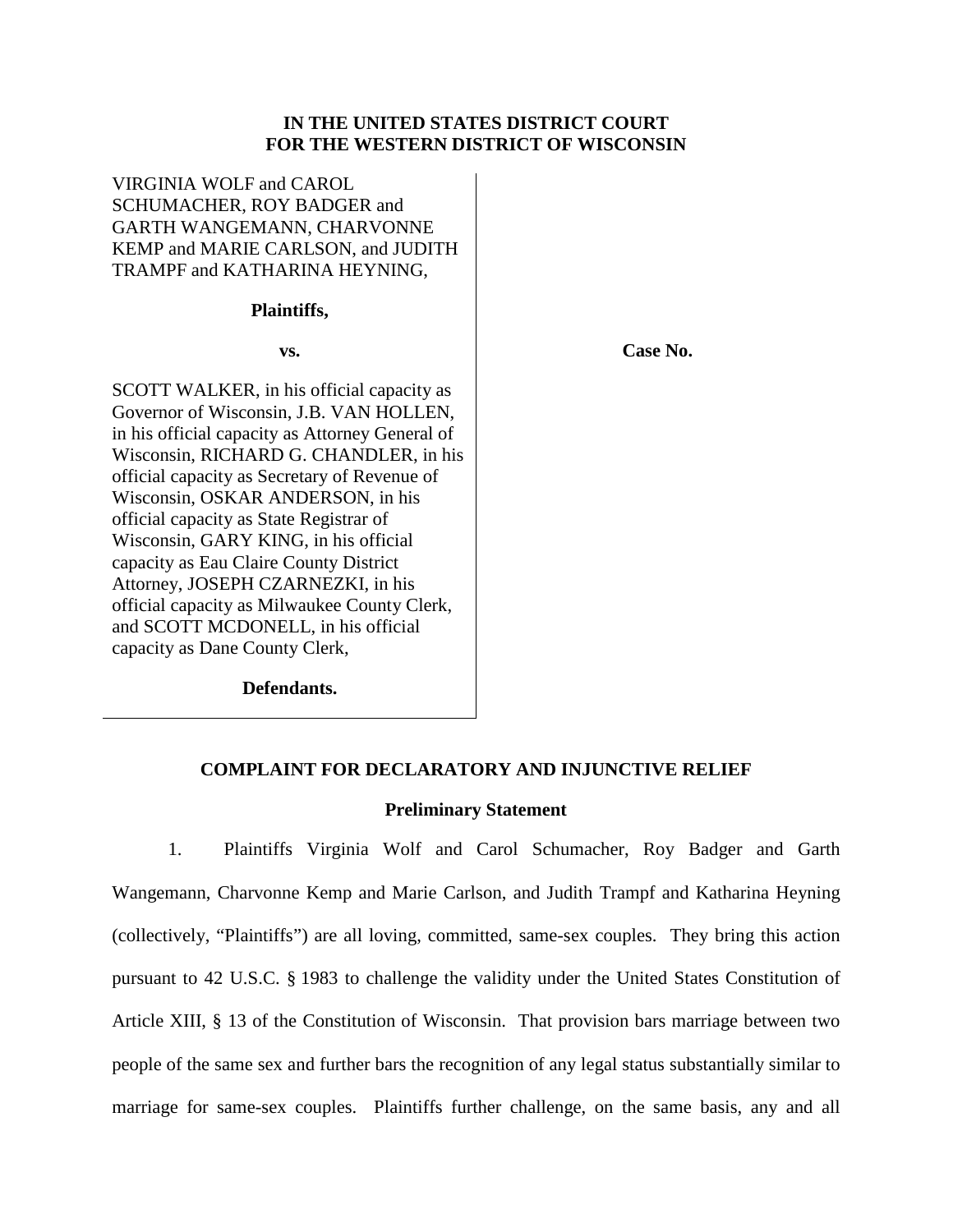provisions of Wisconsin's marriage statutes (Wis. Stat. ch. 765) that refer to marriage as a relationship between a "husband and wife," if and to the extent that such provisions constitute a statutory ban on marriage for same-sex couples (collectively with Article XIII, § 13, the "marriage ban"). Plaintiffs seek declaratory and injunctive relief for violations of the Equal Protection and Due Process Clauses of the U.S. Constitution (U.S. Const. amend. xiv, § 1).

2. Marriage is universally recognized and celebrated as the hallmark of a couple's love for and commitment to each other. When two people marry, they commit personally and publicly to build a life together, and they ask their families, friends, communities, and government to respect, honor, and support that commitment. Marriage has long been recognized and valued for its beneficial contribution to the welfare of society and to individual happiness. Lesbians and gay men in Wisconsin are denied the freedom afforded to different-sex couples in this State to have their loving, committed relationships recognized through marriage.

3. Historically, marriage in the United States has been a much more restrictive institution than it is today. Through various mechanisms, states have at times prohibited marriage among slaves, interracial marriage, and even marriage between two people of different faiths. State laws also made a woman the subordinate partner in a marriage, legally barred from controlling her own finances and property. Wisconsin, however, once had a laudable history of supporting the freedom to marry on equal terms. For example, Wisconsin never banned marriage between people of different races. In 1850, Wisconsin became one of the first states to enact legislation protecting the property rights of married women, and by the turn of the twentieth century, Wisconsin had lifted many other legal restrictions on a married woman's ability to exercise financial independence from her husband.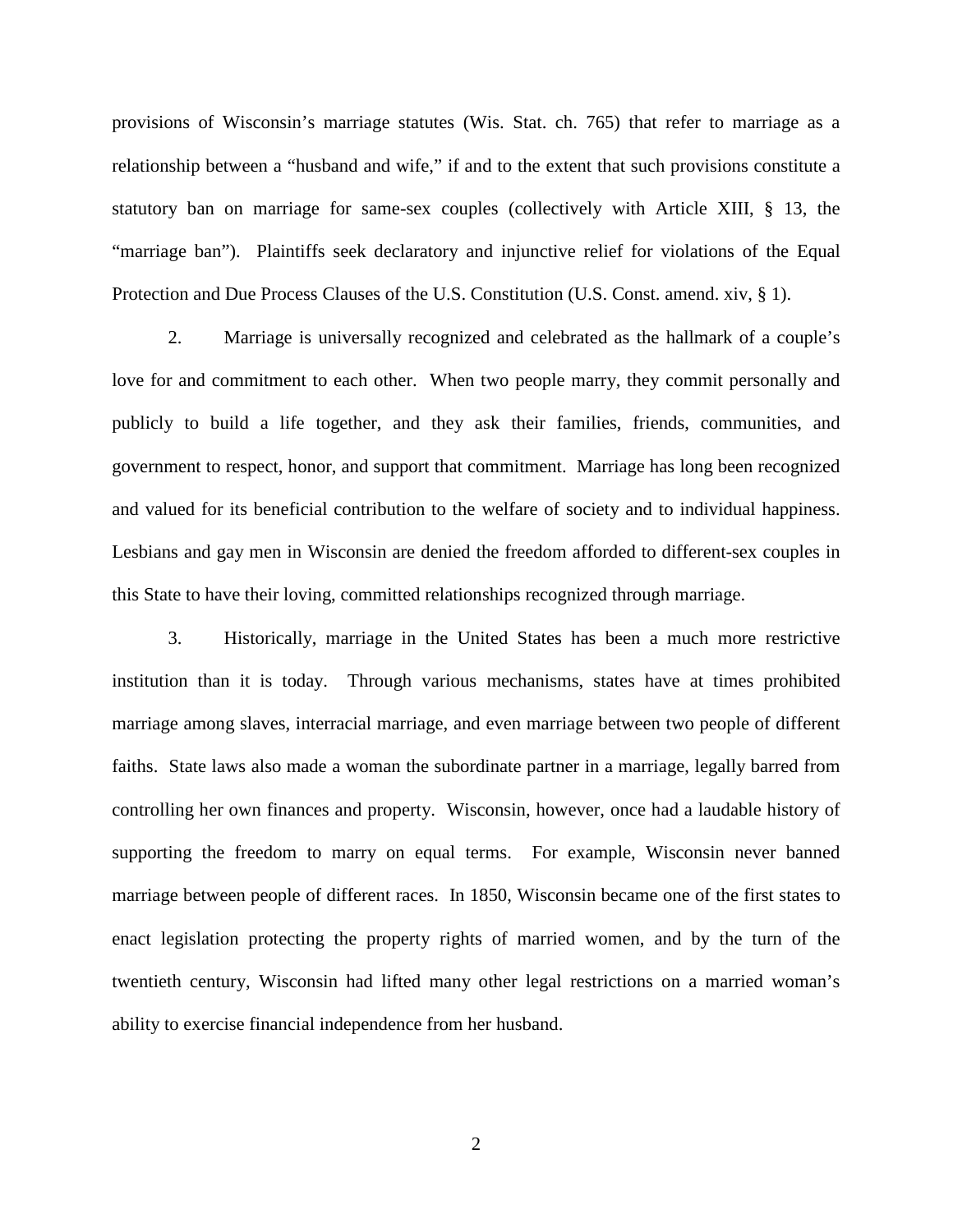4. Now, through the actions of legislatures and courts across the country, 17 states and the District of Columbia have extended the freedom to marry to same-sex couples. Yet Wisconsin, a historic leader in marriage equality, maintains one of the most restrictive bans on marriage for same-sex couples in the nation. Wisconsin's constitutional amendment barring same-sex couples from marrying not only denies loving, committed, same-sex couples the dignity and status that only marriage can confer on their relationships and their families, it also prohibits the extension to same-sex couples of the same legal protections, duties, and benefits that married couples are allowed by law. The State deprives same-sex couples of these rights and freedoms for no other reason than their sexual orientation and their sex.

5. The Plaintiffs in this action are three same-sex couples who seek the freedom to marry in Wisconsin to establish and affirm publicly the love they feel for each other and the mutual commitment they have made, and one same-sex couple who asks the State of Wisconsin to recognize the marriage that they have legally contracted in another jurisdiction. Wisconsin's denial of the freedom to marry has harmed these couples and their families in numerous ways. Carol Schumacher was unable to seek family and medical leave to care for Virginia Wolf when she was ill because they were not married. Roy Badger and Garth Wangemann struggle financially to pay for health insurance that would be more affordable if they were married. Judith Trampf was denied the right to make health care decisions for her unconscious partner because she could not prove her entitlement to do so. And every one of these couples suffers the stigma that comes from the State's denigration of their relationships as unworthy of recognition.

6. Wisconsin's marriage ban inflicts two additional harms on Plaintiffs. First, the Supreme Court's ruling in *United States v. Windsor*, 570 U.S. \_\_\_, 133 S. Ct. 2675 (2013), which prohibits the federal government from treating state-sanctioned marriages of same-sex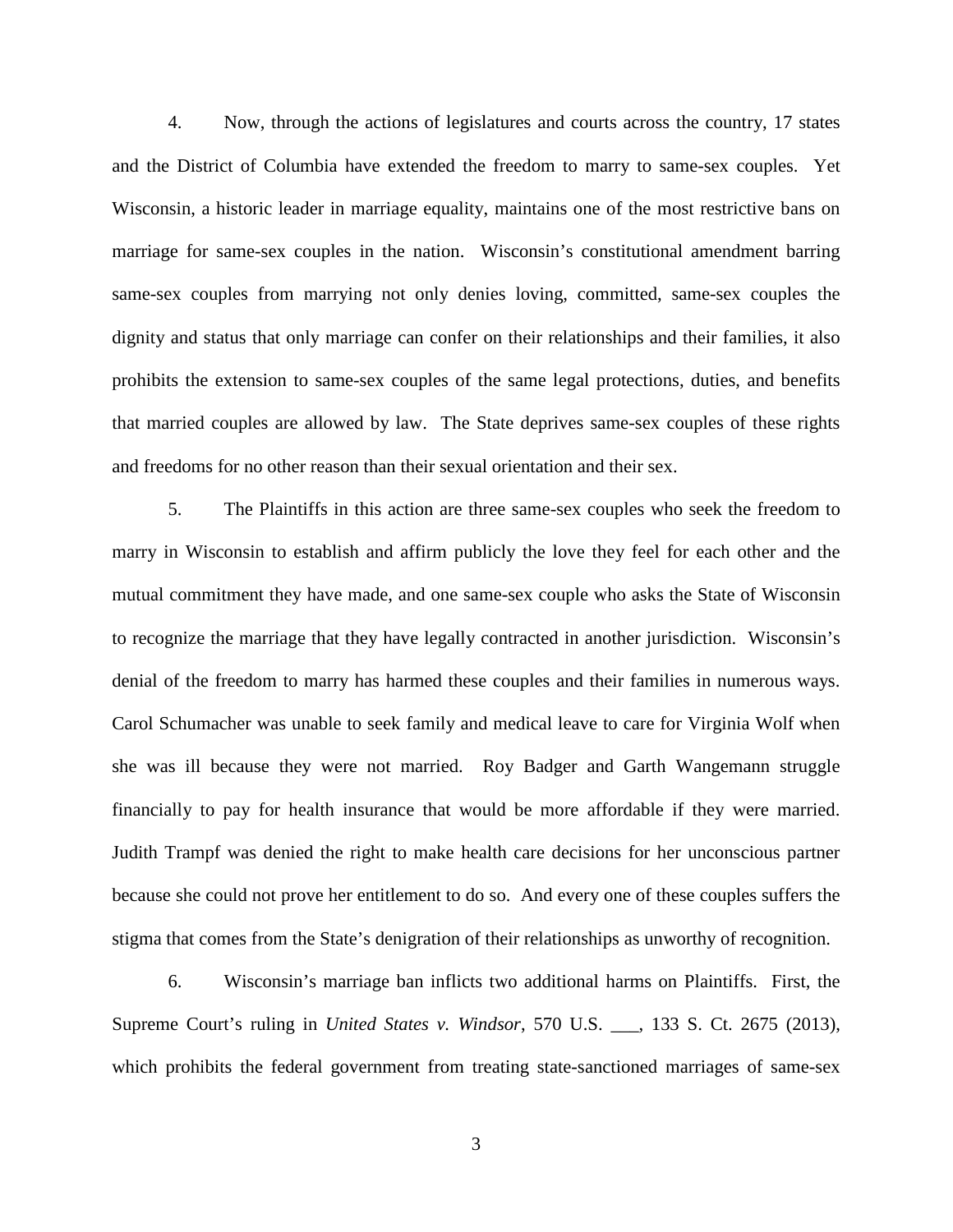couples differently from marriages between a man and a woman, means that all federal spousal protections and obligations now flow to married same-sex couples living in states that recognize their marriages. Some of those protections are also extended, as a result of *Windsor*, to married same-sex couples living in states where their marriages are not recognized. But Wisconsin's marriage ban deprives the unmarried Plaintiff couples any access to these federal spousal benefits—benefits they could receive if they lived across the state line in Iowa or Minnesota and benefits they could access if they simply left the State to marry.

7. But leaving the State to marry puts Plaintiffs in the way of the second harm. Wisconsin's marriage ban discourages these unmarried Plaintiffs from marrying elsewhere and puts the married Plaintiffs at imminent risk of prosecution under Wis. Stat. § 765.30(1) (the "marriage evasion statute" or "marriage evasion law"), which makes it a criminal offense for a Wisconsin resident to leave the State to contract a marriage that is prohibited or void here. By solemnizing their love and commitment in a state that acknowledges the dignity of their relationship, Carol Schumacher and Virginia Wolf risk criminal prosecution in their home state. The unmarried Plaintiffs are forced to choose between the risk of prosecution and foregoing access to any federal spousal protections. Once again, Wisconsin has no justification for this treatment other than Plaintiffs' sexual orientation and sex.

8. Wisconsin's refusal to recognize these Plaintiffs' committed relationships, its elimination of even the possibility of seeking redress through the state legislature, and the possibility of criminal prosecution for doing nothing more than marrying the person they love has led these Plaintiffs to seek relief from this Court. Plaintiffs ask that the Court fulfill its solemn duty of ensuring to all Americans the fundamental freedoms that the Constitution of the United States guarantees. Wisconsin's marriage ban denies those freedoms. Plaintiffs therefore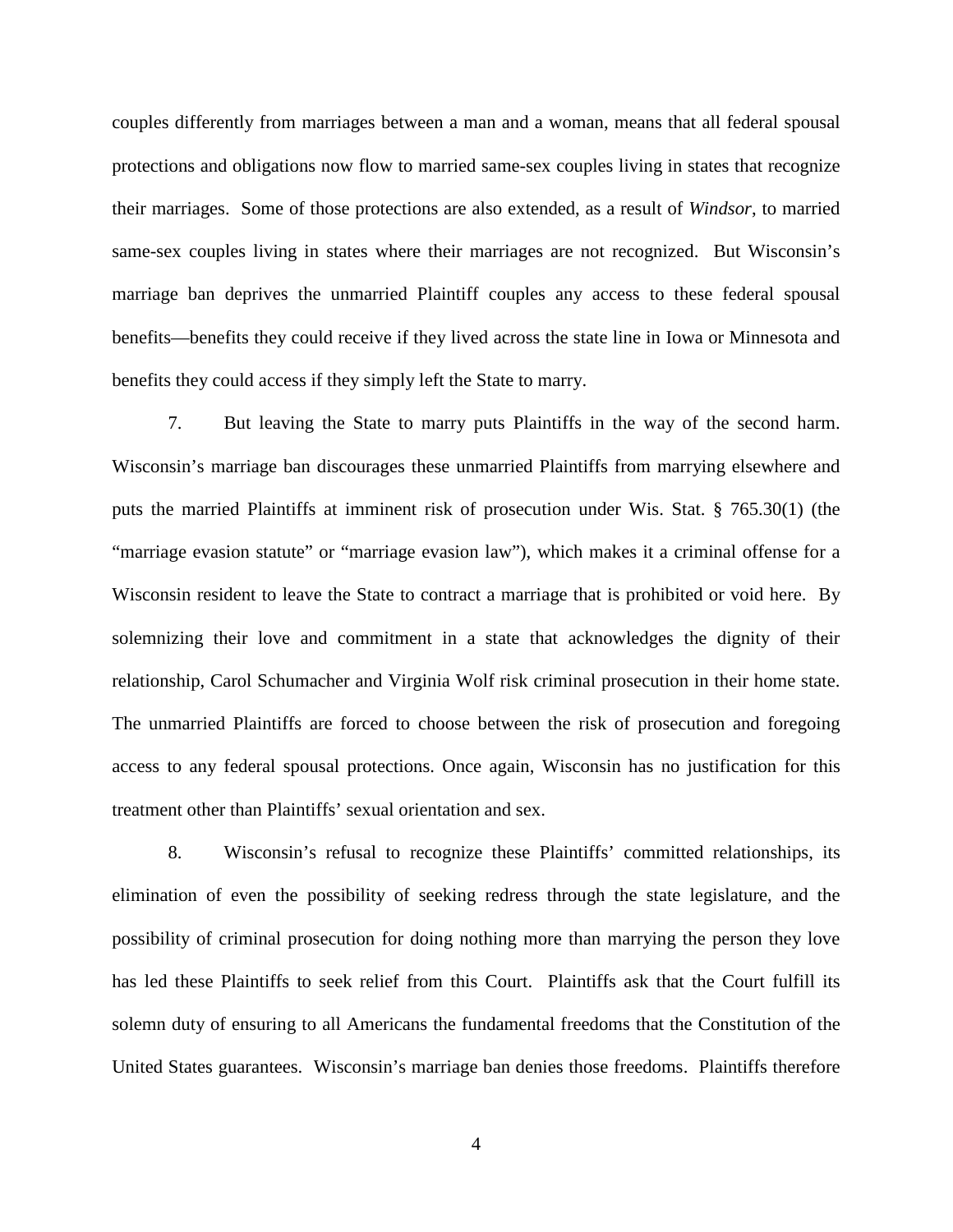ask this Court to declare unconstitutional and enjoin enforcement of Article XIII, § 13 of the Wisconsin Constitution and any provisions of Wisconsin's marriage law that could be construed as limiting marriage to different-sex couples, on the grounds that they violate the Equal Protection and Due Process Clauses of the United States Constitution (U.S. Const. amend. xiv, § 1). Plaintiffs also ask this court to enjoin enforcement of the marriage evasion statute against these Plaintiffs on the same grounds.

## **Jurisdictional Statement**

9. Plaintiffs bring this action under 42 U.S.C. §§ 1983 and 1988 to redress deprivations of rights, privileges, and immunities secured by the Constitution of the United States under color of State law. This Court has jurisdiction pursuant to 28 U.S.C. §§ 1331 and  $1343(a)(3)$ .

#### **Venue**

10. Venue is proper in this district pursuant to 28 U.S.C. § 1391(b) because Defendants Walker, Van Hollen, Chandler, Anderson, McDonell and King reside and have offices within the district and all Defendants reside in the State of Wisconsin, and because the events giving rise to Plaintiffs Wolf, Schumacher, Trampf, and Heyning's claims occurred, and will occur, in this district.

## **The Plaintiffs**

11. Plaintiffs Virginia Wolf and Carol Schumacher reside in Eau Claire, Wisconsin. They are a loving, committed, same-sex couple legally married under the laws of Minnesota. They wish to have their Minnesota marriage recognized here.

12. Plaintiffs Roy Badger and Garth Wangemann reside in Milwaukee, Wisconsin. They are a loving, committed, same-sex couple, and they wish to marry in Wisconsin. They would marry in Wisconsin but for the marriage ban.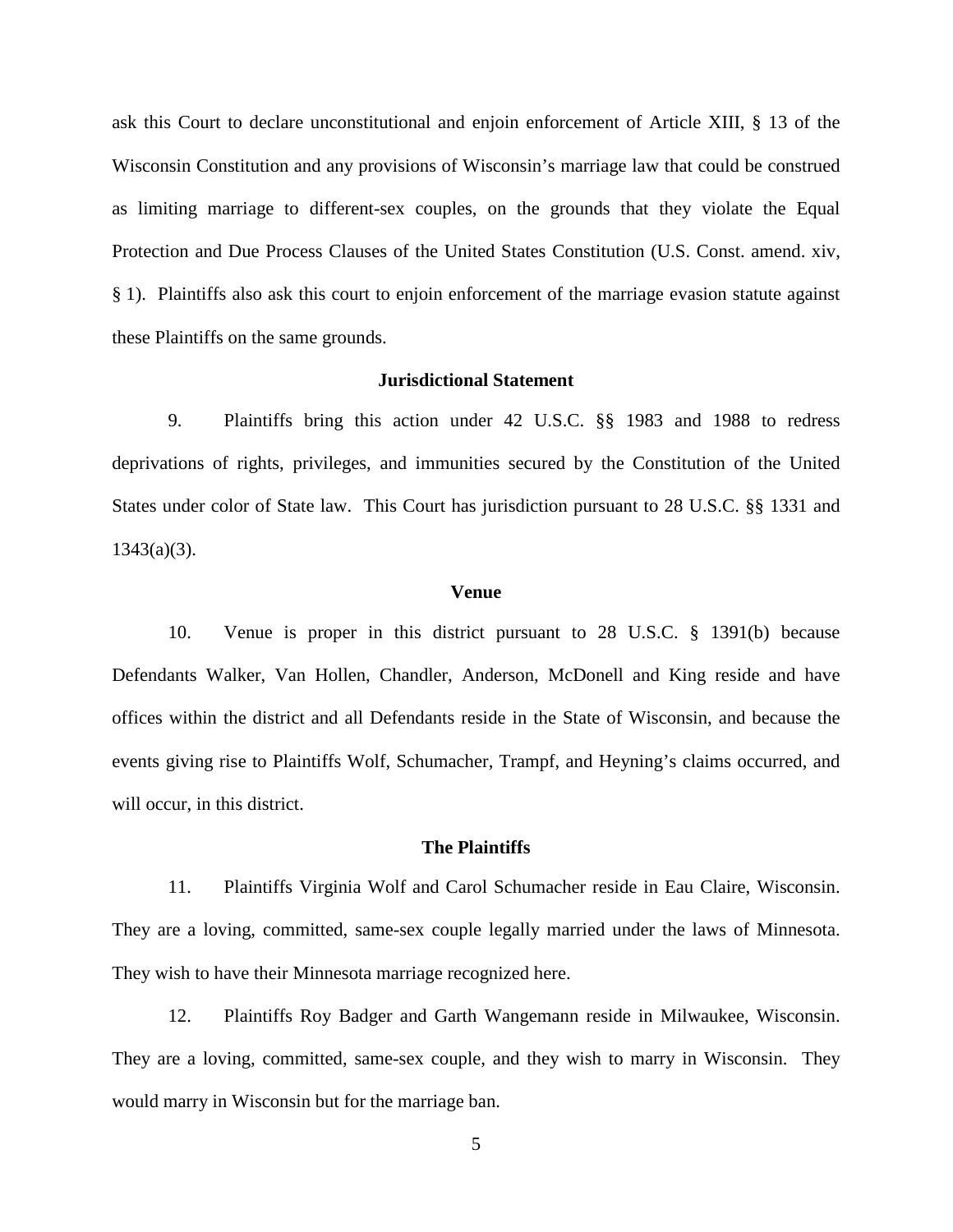13. Plaintiffs Charvonne Kemp and Marie Carlson reside in Milwaukee, Wisconsin. They are a loving, committed, same-sex couple, and they wish to marry in Wisconsin. They would marry in Wisconsin but for the marriage ban.

14. Plaintiffs Judith "Judi" Trampf and Katharina "Katy" Heyning reside in Madison, Wisconsin. They are a loving, committed, same-sex couple, and they wish to marry in Wisconsin. They would marry in Wisconsin but for the marriage ban.

## **The Defendants**

15. Defendant Scott Walker is sued in his official capacity as the Governor of the State of Wisconsin. Walker is a person within the meaning of 42 U.S.C. § 1983, and he is, was, and will be acting under color of state law at all times relevant to this Complaint. In his capacity as governor, Walker has a duty under the Wisconsin Constitution to ensure that the laws of the State of Wisconsin, including the marriage ban and the marriage evasion statute, are faithfully executed.

16. Defendant J.B. Van Hollen is sued in his official capacity as Attorney General of Wisconsin. Van Hollen is a person within the meaning of 42 U.S.C. § 1983, and he is, was, and will be acting under color of state law at all times relevant to this Complaint. In his capacity as Attorney General, Van Hollen has authority to initiate a prosecution under Wisconsin's marriage evasion statute.

17. Defendant Richard G. Chandler is sued in his official capacity as Secretary of Revenue of the State of Wisconsin. Chandler is a person within the meaning of 42 U.S.C. § 1983, and he is, was, and will be acting under color of state law at all times relevant to this Complaint. In his capacity as Secretary of Revenue, Chandler has authority to enforce the revenue code of Wisconsin, including its provisions related to the treatment for revenue purposes of marriages contracted in Wisconsin and in other jurisdictions.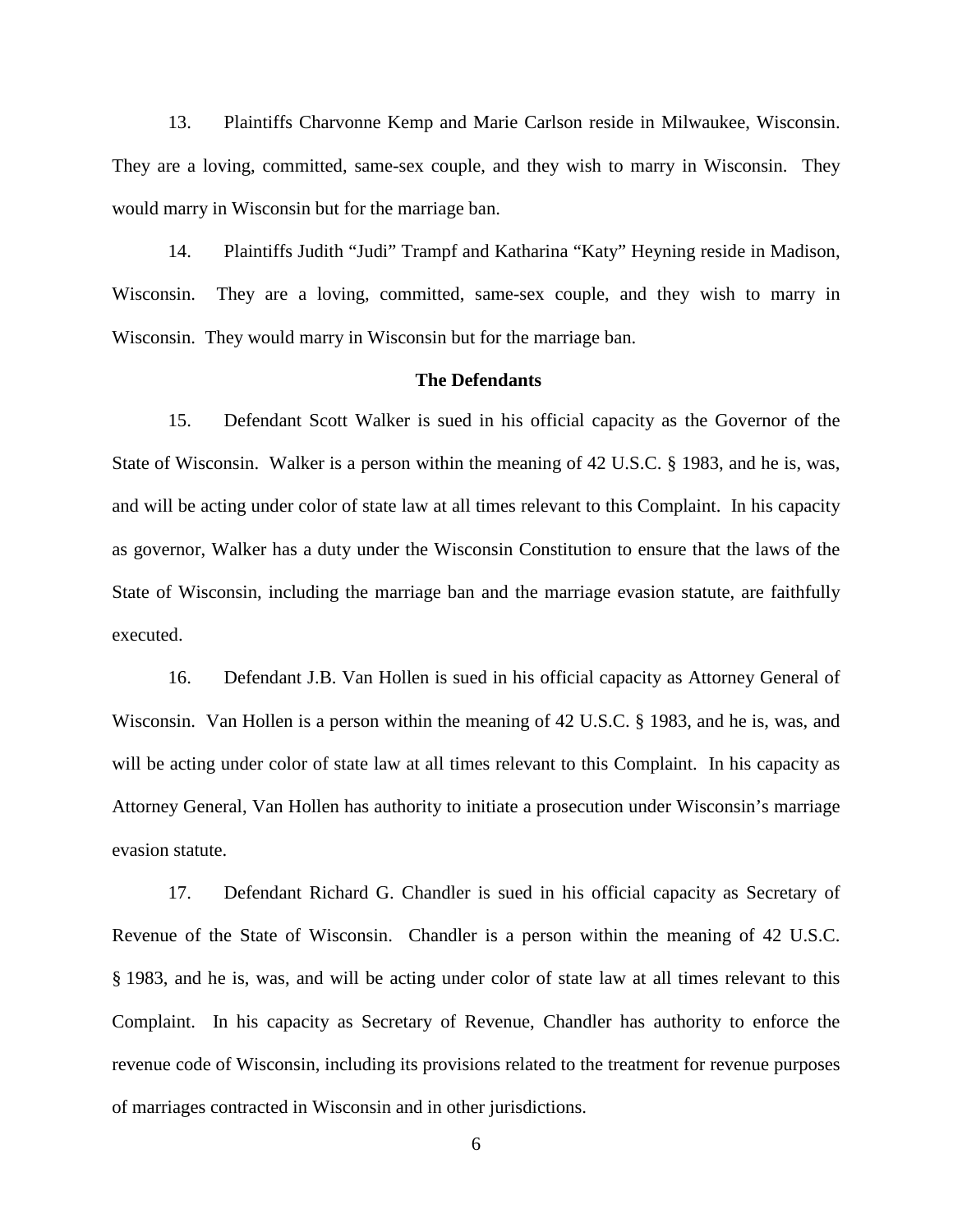18. Defendant Oskar Anderson is sued in his official capacity as State Registrar. Anderson is a person within the meaning of 42 U.S.C. § 1983, and he is, was, and will be acting under color of state law at all times relevant to this Complaint. In his capacity as State Registrar, Anderson has the authority to establish the form of a marriage license in Wisconsin, and to accept for registration and assign a date of registration to marriage documents.

19. Defendant Gary King is sued in his official capacity as Eau Claire County District Attorney. King is a person within the meaning of 42 U.S.C. § 1983, and he was, is, and will be acting under color of state law at all times relevant to this Complaint. In his capacity as District Attorney, King has the authority to initiate a prosecution under the marriage evasion statute.

20. Defendant Joseph J. Czarnezki is being sued in his official capacity as Milwaukee County Clerk. Czarnezki is a person within the meaning of 42 U.S.C. § 1983, and he is, was, and will be acting under color of state law at all times relevant to this Complaint. In his capacity as Milwaukee County Clerk, Czarnezki has the authority to issue or withhold a marriage license, and to ensure compliance with laws that prohibit the issuance of a marriage license to a same-sex couple.

21. Defendant Scott McDonell (collectively with Walker, Van Hollen, Chandler, Anderson, King, and Czarnezki, "Defendants") is being sued in his official capacity as Dane County Clerk. McDonell is a person within the meaning of 42 U.S.C. § 1983, and he is, was, and will be acting under color of state law at all times relevant to this Complaint. In his capacity as Dane County Clerk, McDonell has the authority to issue or withhold a marriage license, and to ensure compliance with laws that prohibit the issuance of a marriage license to a same-sex couple.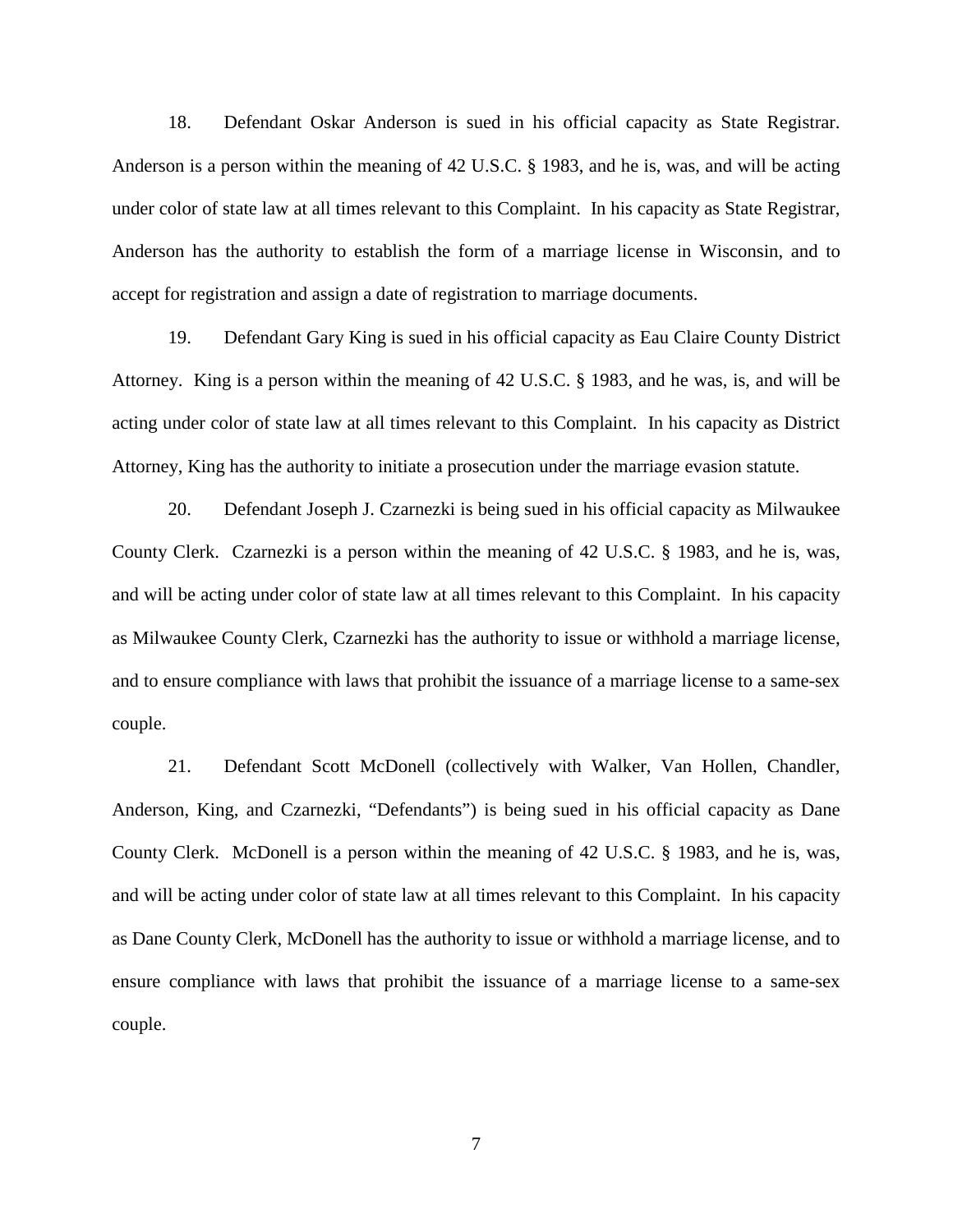#### **General Allegations**

22. Wisconsin law would allow Virginia and Carol, Roy and Garth, Charvonne and Marie, and Judi and Katy to marry or have their marriages recognized here but for the fact that they are same-sex couples. They are not related to one another by blood or marriage. None is married to anyone else, and all are over the age of 18. All of them have the capacity to consent to marry, and each couple consents or has consented to marry one another.

## *Virginia Wolf and Carol Schumacher*

23. Virginia Wolf and Carol Schumacher have been in a loving, committed relationship for more than 38 years. Together they raised two children, a daughter and a son, and they now have four grandchildren, two girls and two boys. They live in Eau Claire with their dog "Z," a border collie/Australian shepherd mix. When domestic partnerships became available in Wisconsin in 2009, Carol and Virginia were the first couple in Eau Claire to sign up.

24. Virginia, who will turn 75 next month, is a professor emeritus of English at the University of Wisconsin, Stout, where she worked and taught for 24 years. Virginia retired from the university on January 1, 2001. She is also a former minister in the Unitarian Universalist Church, and remains an active church member. Virginia was born and raised in Kansas, where she met Carol. They moved to Wisconsin in 1977 when Virginia took the university job.

25. Carol, age 60, retired five years ago, after a 30-year career that included working as an elections administrator for the City of Eau Claire, and also as the city clerk there. Carol also has a Master of Arts in marriage and family therapy, and worked as a therapist for a few years at the University of Wisconsin, Madison. So while she has counseled other people on issues in their marriages, she is not able to get the State of Wisconsin to recognize her own. Like Virginia, she was born and raised in Kansas. Carol, too, is active in their church.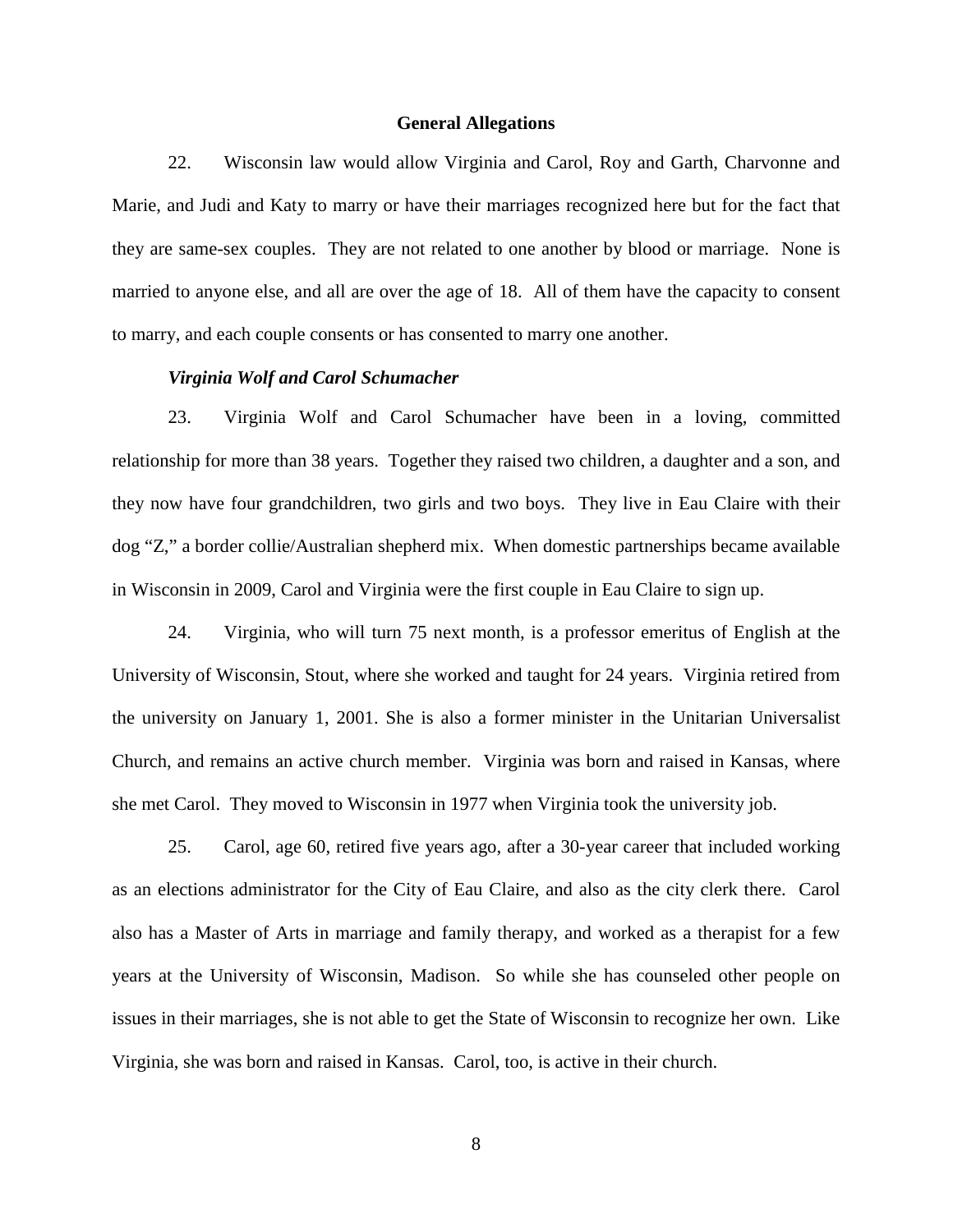26. Virginia and Carol met through mutual friends in Lawrence, Kansas, when Virginia was looking for someone to help with housekeeping and child care in exchange for room and board. At the time, Virginia had two young children from a previous relationship. Virginia and Carol ended up raising the children together. Their daughter, Laura, known as Niña, now 47, lives near Oshkosh with her husband and two daughters, Samantha, 16, and Megan, 12. David, their son, is 42 and lives in Cottage Grove with his two sons, Finn, 4, and Graham, 2.

27. Carol's extended family has always been supportive of Carol, Virginia, and their family. Virginia's family is religiously conservative, and were not completely approving of her and Carol. Still, they were never unkind and have always included Virginia and Carol in the family

28. In the 1980's Carol and Virginia tried several times to sign up for a family membership at the YMCA in Eau Claire. The YMCA denied their applications because its policy was to refuse to recognize a same-sex couple as a family.

29. Carol and Virginia face other obstacles in taking care of each other that they would not face if they could marry. Over the years, Virginia has had a few surgeries and other illnesses. On those occasions, Carol, who worked for the City of Eau Claire, was not permitted to take family leave to care for Virginia. And until 2009, when Virginia and Carol became domestic partners, they could not be covered under each other's health insurance. If Carol had been recognized as Virginia's spouse, she could have been covered immediately.

30. On another occasion, Virginia was in the emergency room for chest pains, and an emergency room nurse refused to let Carol into the treatment area to comfort Virginia, ostensibly because Carol was not legally Virginia's family.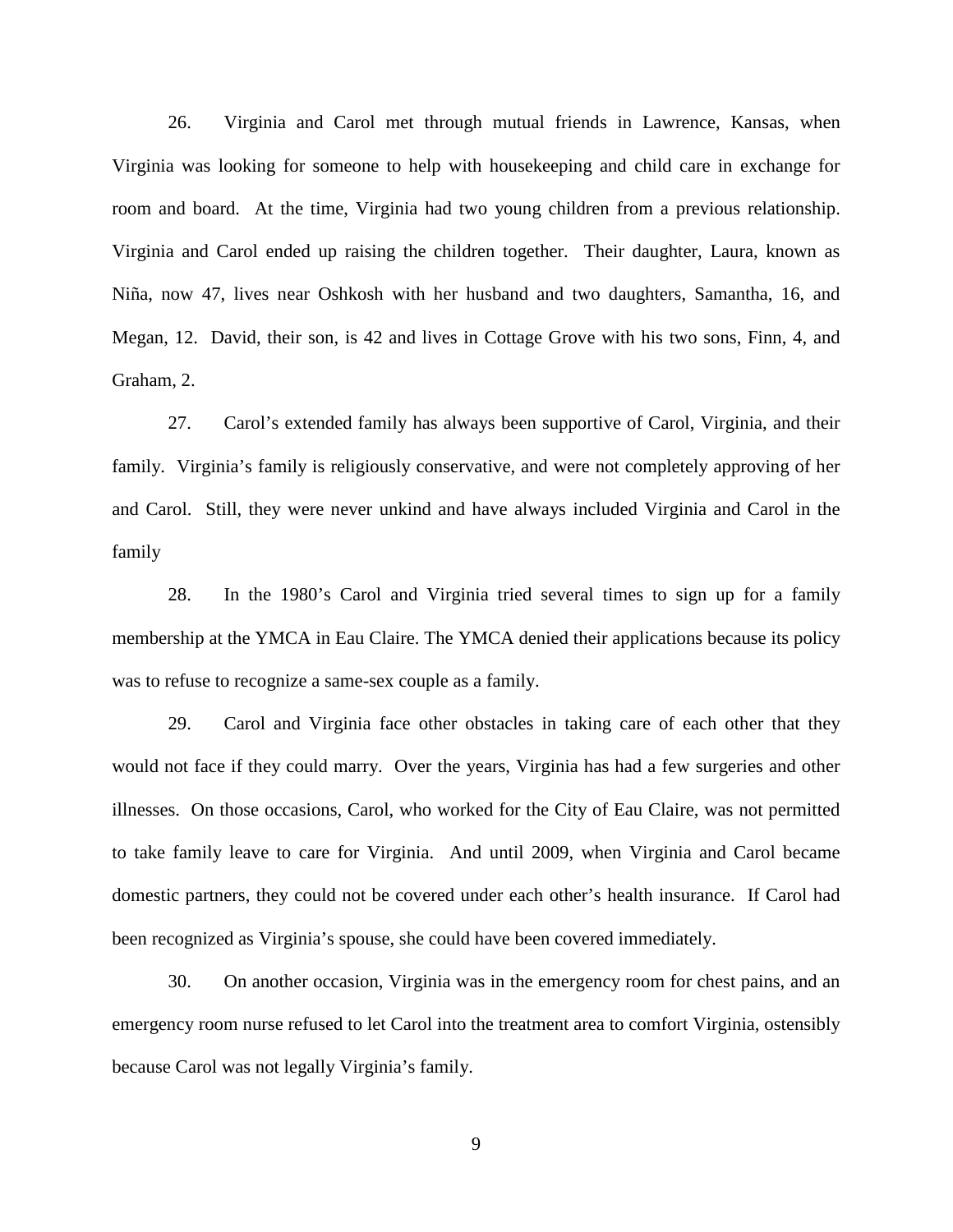31. Carol and Virginia married in the Unitarian Universalist Church in Eau Claire on December 21, 1990, the 15th anniversary of their first date in 1975. A Unitarian minister officiated at the ceremony, where Carol and Virginia wore silk suits and carried flowers, and their children gave them away. Despite below-freezing Wisconsin weather, the church was packed, and so was the party at Carol and Virginia's home afterward. However, the State of Wisconsin did not recognize this marriage.

32. Carol and Virginia were married legally in Minnesota on December 21, 2013, their 38th anniversary. As Virginia put it, "We've been inching towards matrimony for 38 years!" But being married under the laws of Minnesota is not enough. For one thing, their marriage in Minnesota puts Carol and Virginia at risk of prosecution under Wisconsin's marriage evasion statute. More importantly, Carol and Virginia want to have their marriage recognized under the laws of Wisconsin, their home state and the state where they have made their lives and raised their family. For Carol, "the main reason I want my marriage to Virginia to be recognized is that it would be an affirmation of our relationship and our family." Virginia says, "the protections and benefits we're missing out on are also still really important to me."

33. Their granddaughters would like to see their marriage recognized too. That wish grew even stronger last summer, when Samantha and Megan attended the wedding of a same-sex couple in Minneapolis, where Virginia officiated as a Unitarian Universalist Minister. Both girls were really moved by the ceremony, and they talked about it a lot afterwards. They would like their grandmothers' love to receive the same acknowledgement and respect in their home state.

34. After 38 years of a committed, loving relationship and family life, the State of Wisconsin still treats Carol and Virginia as legal strangers and treats Carol as a legal stranger to the couple's children. Carol and Virginia look forward to the day when Wisconsin recognizes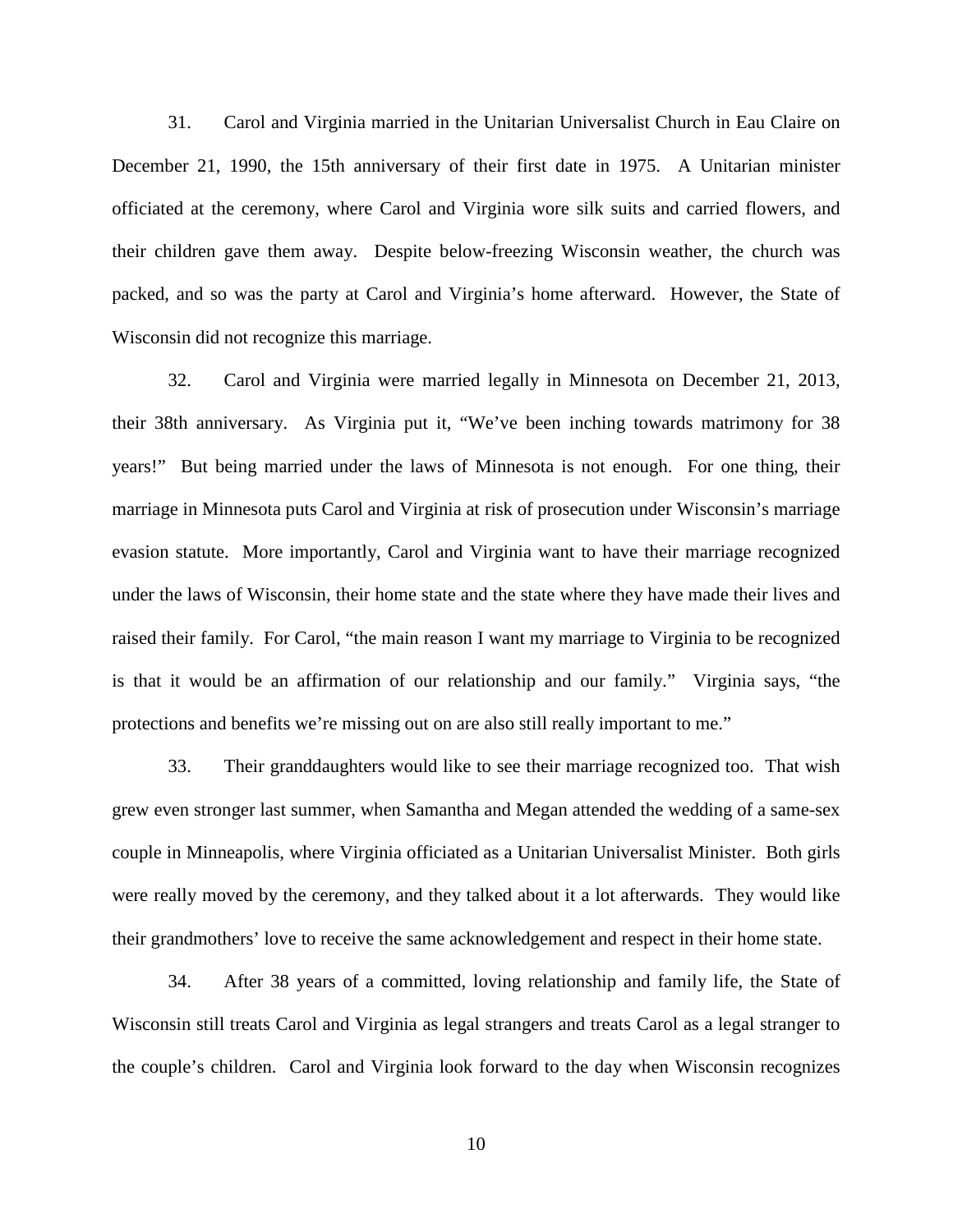their relationship as deserving of the same legal protections, respect, and dignity that are accorded to marriages between different-sex spouses every day.

#### *Roy Badger and Garth Wangemann*

35. Plaintiffs Roy Badger, 56, and Garth Wangemann, 58, met through mutual friends in 1975, when both were in college at the University of Wisconsin, Milwaukee. They have been a couple for 37 years, since the day in 1976 when each came out to the other. Garth loves Roy for his "gentle and giving" nature. Once, when Roy and Garth were still in college and Garth was strapped for cash, Roy helped with Garth's dorm bill. Roy says that Garth "has a terrific heart." For example, Garth is a pen pal to several gay inmates, because, in Roy's words, he's "trying to be supportive to people who have been abandoned by everyone."

36. Garth is a lifelong Wisconsinite and grew up in Sheboygan. Roy was born in Illinois, and moved around the Midwest as a young child until his stepfather got a trucking job in Burlington, Wisconsin when Roy was about 12, and the family settled there. Today, the couple lives in Milwaukee with their two dogs, Daisy and Winston.

37. Roy and Garth are members of the United Church of Christ in Milwaukee. On August 16, 2009, Roy and Garth had a private church commitment ceremony with just a handful of friends, their pastor, and the pastor's wife. The memory of the ceremony is bittersweet, says Roy, because "it felt like something we were doing in secret."

38. In 2009, Roy and Garth also registered as domestic partners in order to qualify for the limited protections domestic partnership provides them. However, they know that their domestic partnership provides them with only a few state law protections and none of the federal protections, recognition, and respect reserved to married couples.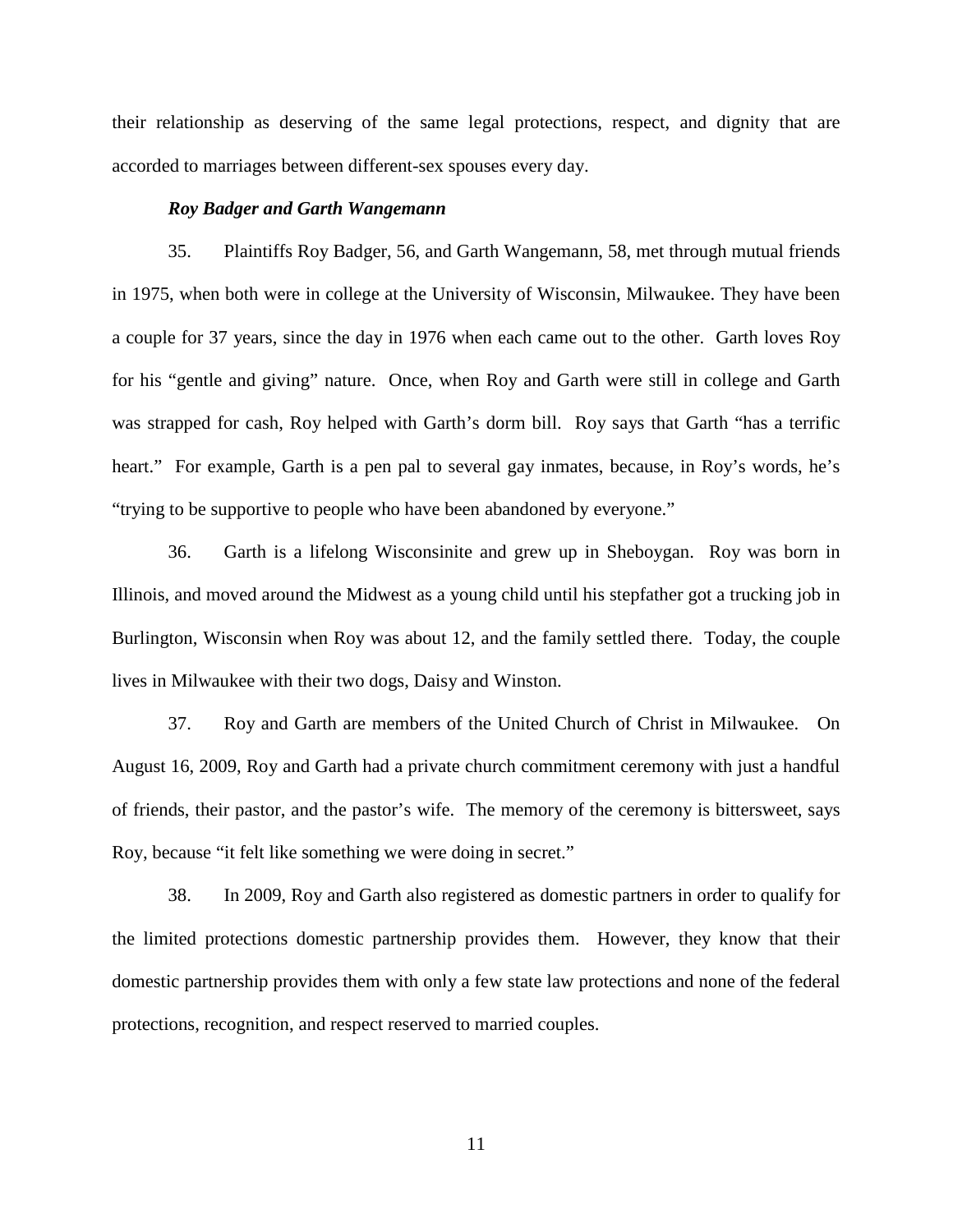39. For 32 years, Roy has worked at the university where he and Garth met. He is the editor of the campus directory. Garth worked in customer service for a retail costume website, but his job was outsourced in May of 2013 and Garth was laid off. Since then, Garth has been doing some temp work for the company while looking for full-time work.

40. Like many Americans, Roy and Garth have been struggling financially in recent years. They lost their condo to foreclosure four years ago, and both of them had to file for bankruptcy. Worse, since Garth was laid off last year, he has been paying for health insurance through COBRA. On only Roy's salary and Garth's unemployment, the couple is finding it increasingly difficult to afford rent, household expenses, and Garth's health insurance. They have had to sell many of their belongings on eBay just to meet Garth's COBRA payment.

41. Health care coverage is a major concern for Roy and Garth, but so is their ability to make health and end-of-life decisions for each other, and to have those decisions respected by both doctors and their families. In 2011, Garth was diagnosed with lung cancer. While still in the hospital recovering from successful surgery for the cancer, Garth had a serious medical emergency—one his doctors still don't fully understand. He coded three times, and his doctors decided to place Garth in a medically induced coma from which he did not emerge for more than a month.

42. During this period, the doctors held several meetings with Garth's family to decide how to proceed. Before the surgery—at the suggestion of Garth's surgeon—Garth had signed a power of attorney, giving Roy the authority to make medical decisions for him, authority that any different-sex spouse could count on without question. Even though Roy had the legal authority to make decisions for Garth, Roy included Garth's father in the discussions.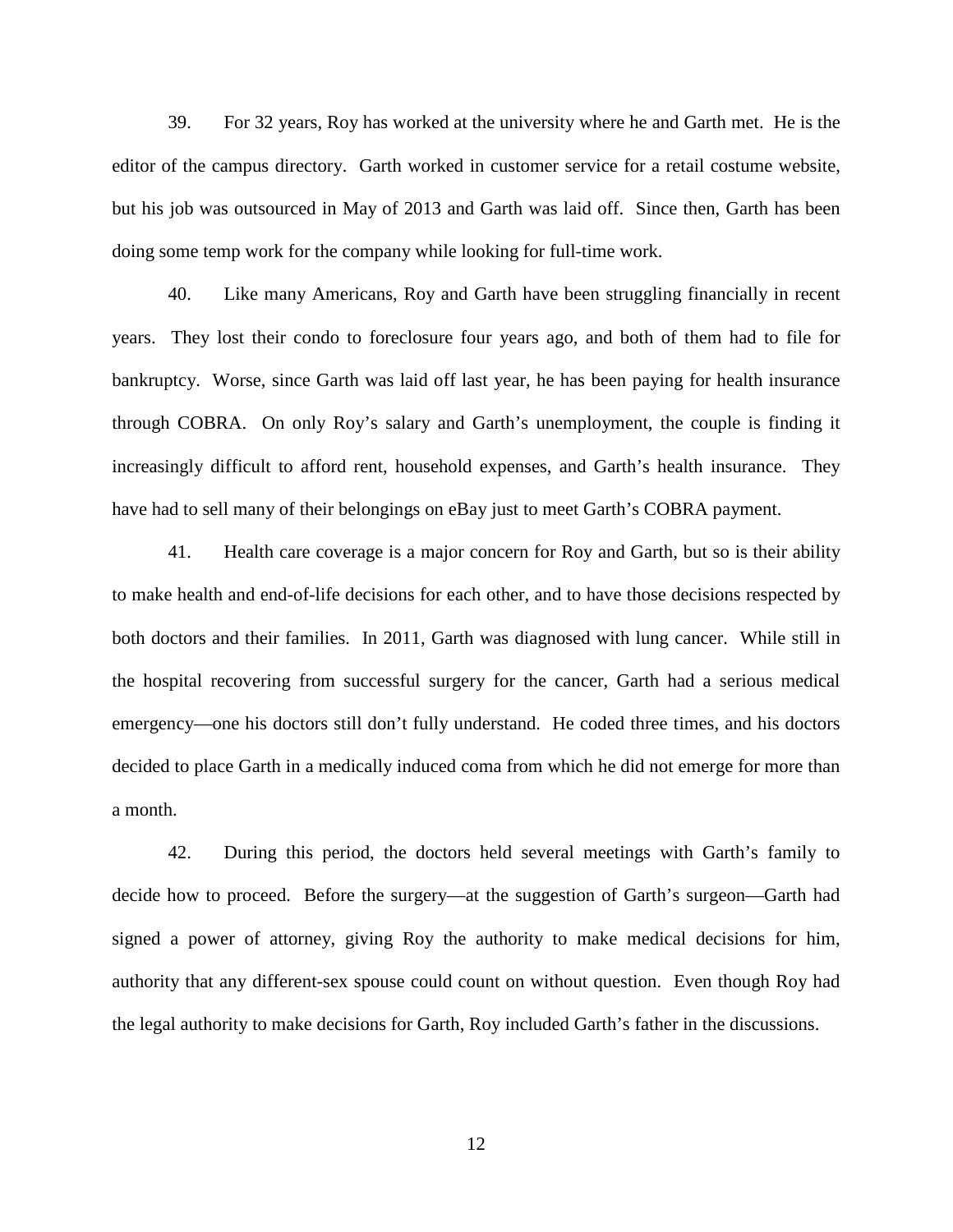43. Garth's relationship with his father had not been easy. When, at 20, Garth told his family he was gay, his father kicked him out of the house, hurling a piece of furniture at Garth as he packed up his car to leave. Garth was estranged from his family—allowed home only at Christmas—for nearly three decades until his mother became ill with lung cancer.

44. During Garth's own health crisis, Roy made it clear that he believed Garth would survive, and he insisted on keeping him on life support during the coma. Garth's father wanted to take Garth off life support. After he recovered, Garth learned from his sisters that his father had gone so far as to talk with attorneys about trying to override Roy's power of attorney. Garth later said that he was not upset that his father wanted to take him off life support, but "what hurt the most was that he still didn't look at Roy as my spouse after all this time." Garth was so hurt and upset that he no longer speaks to his father.

45. If Roy and Garth had been able to enter into a legal marriage in Wisconsin, Roy's authority to make end-of-life decisions would have been unquestioned.

46. Fortunately, Garth recovered from the coma and he remains cancer-free, but he still has lingering nerve damage and balance problems, and he also suffers from diabetes. Because they are a same-sex couple and their relationship is not recognized by the State, Roy and Garth remain vulnerable. As a state employee, Roy can get Garth coverage through his employer-provided health insurance, but it will still be expensive—more expensive than if Garth were Roy's spouse—because unlike married couples Roy is likely to be taxed on the value of the insurance. Moreover, Roy and Garth cannot be certain that the State, their families, and health care providers will recognize the decision-making authority that each has given to the other. Different-sex couples, who are legally allowed to marry in this State, do not face these same risks.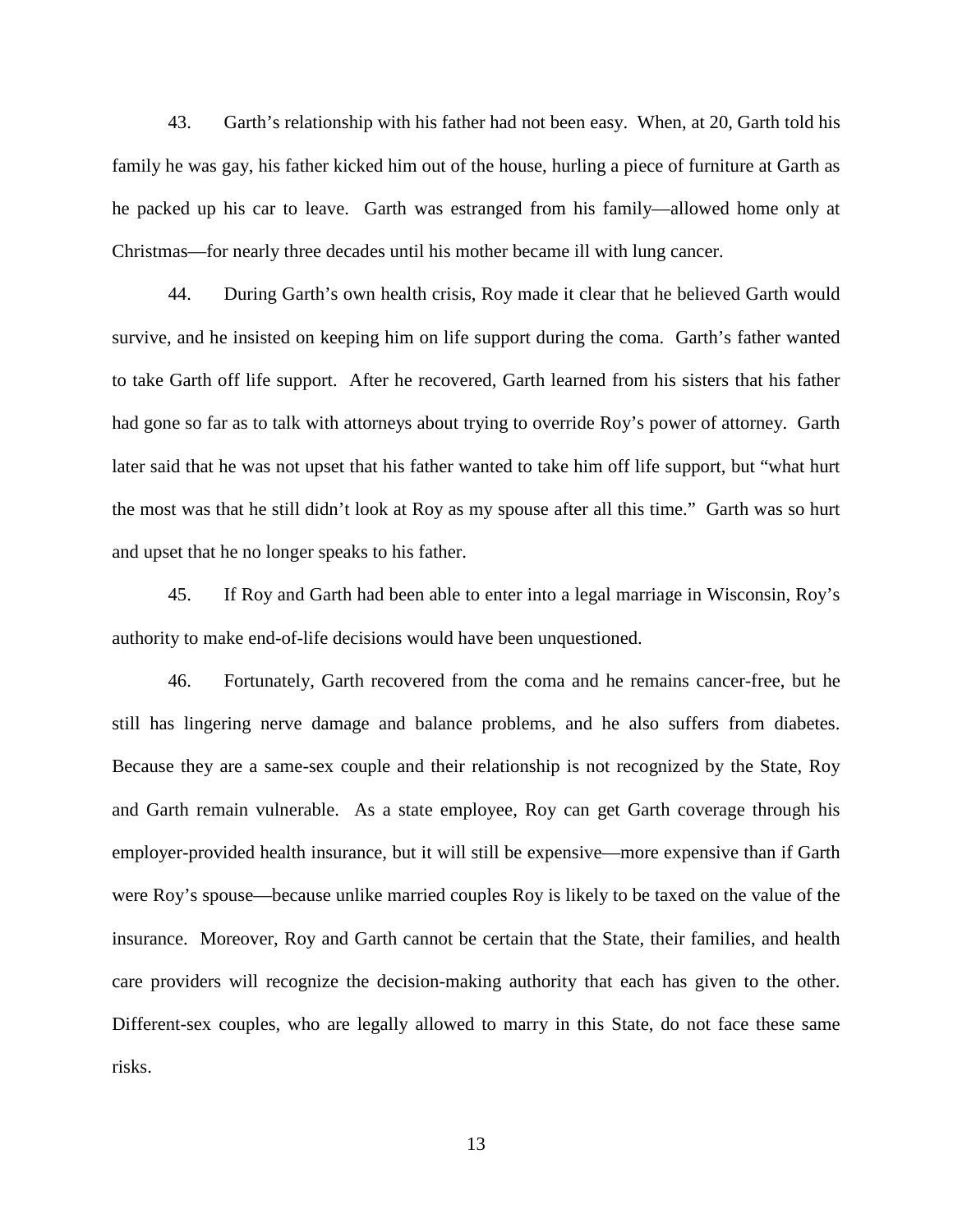#### *Charvonne Kemp and Marie Carlson*

47. Charvonne Kemp, 43, and Marie Carlson, 48, have been in love and committed exclusively to each other for seven years. They live in Milwaukee, where Charvonne works for UMB Fund Services in Milwaukee as a mutual fund accountant. She handles the cash flows and trade activity, and strikes a price for NASDAQ daily. Marie is a raw materials handler for Wrought Washer. Marie is responsible for allocating, tracking, and moving all of the steel that comes in and out of the company's Milwaukee facility.

48. Charvonne and Marie met in a MySpace group for lesbians over 30. At first the group was a place for members to share dating stories and get advice. Eventually, the group decided that half the members should be mentors to the other half, giving them dating advice and support. Charvonne was assigned to be Marie's mentor, but the two fell for each other and started dating instead.

49. Charvonne moved around when she was growing up, even globe-trotting a bit with her military stepfather. She was living in Los Angeles when she and Marie first started dating. Marie, who had lived in Milwaukee since the third grade, moved out to L.A. to be with Charvonne, but the two didn't stay long. Charvonne had two sons from a prior marriage and a prior relationship, and she and Marie believed that Wisconsin was a better place to raise them than L.A. So the entire family came back to Milwaukee in early 2007.

50. Charvonne and Marie's older son, Alexander, is 21 and serves in the Air Force. He and his wife, Autumn, have two children of their own, a daughter, Kylie, two, and a son, Kaden, who was born last summer. Their younger son, Christopher, is just 11 so he still lives at home with Marie, Charvonne, and Charvonne's younger brother and sister. Marie and Charvonne were active in the PTA at Christopher's school. They've both served as PTA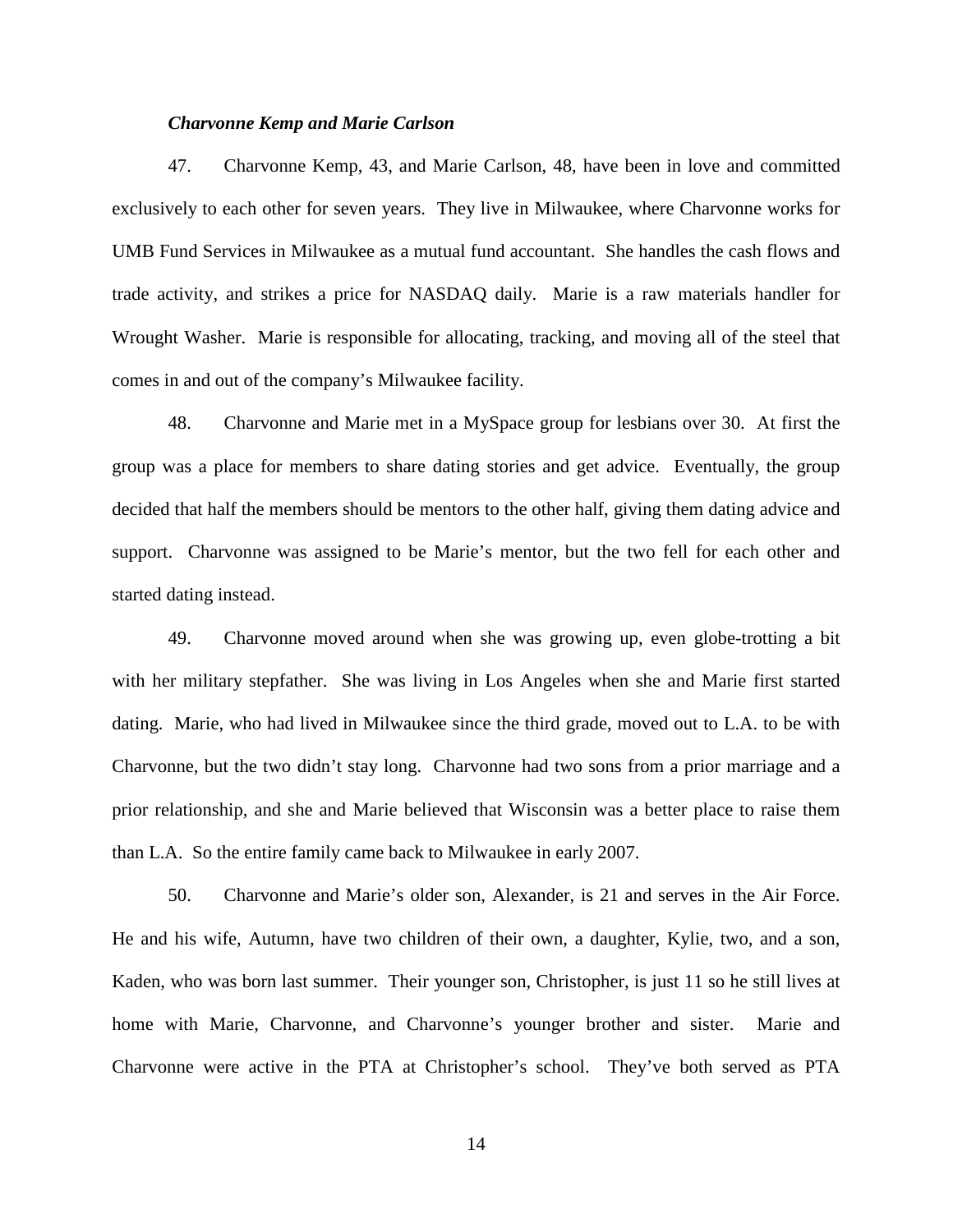officers, and Charvonne twice served on search committees to select a new school principal. Charvonne is currently on the Governance Council Committee at Christopher's school. Both sons consider Marie to be their stepmother, even if the State of Wisconsin does not.

51. Charvonne says their relationship works because "Marie and I have similar interests and moral codes but we're independent enough in ourselves that we're okay if I want to go do something or she wants to be alone for a while." Charvonne spends time on her own cooking, sewing, quilting, gardening, and even dancing in a local Turkish dance group.

52. Together, Charvonne, Marie, and Christopher are enthusiastic members of the Society for Creative Anachronism, and enjoy medieval reenactments with the group. The whole family swims at the YMCA once a week, and they enjoy Christopher's many school performances—including an opera performed by his class. Last year, Marie coached Christopher's baseball team.

53. Marie's extended family was not always accepting of Marie and Charvonne and their family. But Marie's mother came to Milwaukee to be with them when they registered as domestic partners, and they expect that both Marie's parents will come to Milwaukee when Marie and Charvonne are allowed to marry. To Marie and Charvonne's surprise and delight, Marie's mother recently updated her Facebook page to tag Charvonne as her daughter-in-law.

54. Charvonne's extended family is close and supportive. Charvonne is African-American, the daughter and granddaughter of civil rights activists. She thinks that her grandmother, an NAACP veteran, laid down the law a long time ago making it clear that, in their family, a same-sex couple was the same as any other.

55. Marie and Charvonne are domestic partners, but that is not enough. When Charvonne's mother died, Marie had to use vacation time to go to the funeral—she couldn't take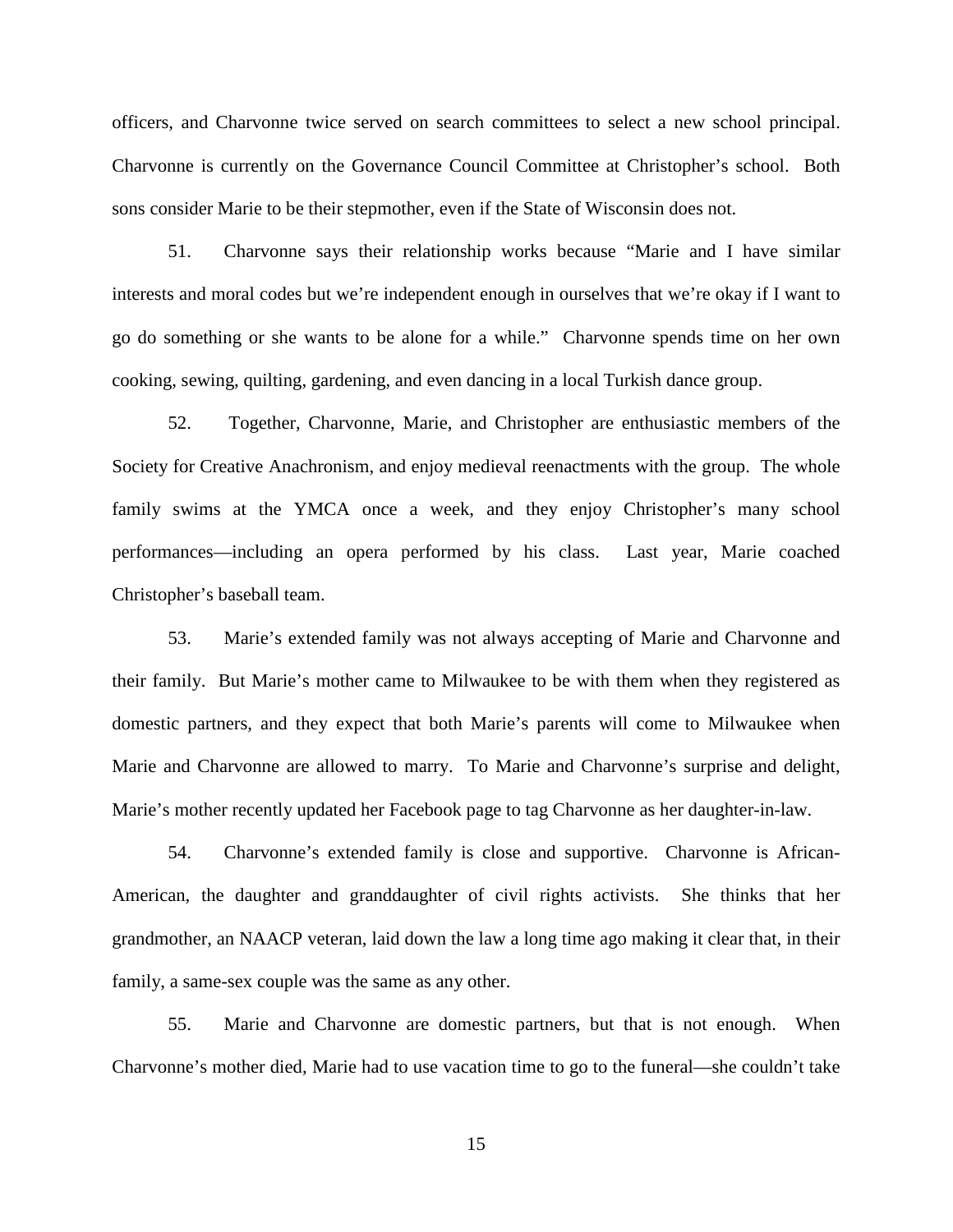bereavement leave. And without marriage in Wisconsin, if either Marie or Charvonne got seriously ill the federal Family and Medical Leave Act would not protect them.

56. At bottom, though, Marie and Charvonne want very much to get married for the same reasons most couples do. "I love her and want to spend the rest of my life with her," says Charvonne of Marie. Marriage is "that final commitment to another person.… I'm old fashioned in that way." Marie says "I want to call Charvonne my wife and have people understand what that means. . . . I want to do it the right way and the right way is marriage." They have thought about going to Illinois or Massachusetts or Canada to get married, especially after the Supreme Court's decision in *Windsor*, but Charvonne says, "I'm not a big fan of breaking the law." For Marie, if the marriage is not recognized in Wisconsin, "it doesn't mean what it's supposed to mean." Marie feels strongly that the commitment she has made to Charvonne and their sons, and that they have made to Marie, should be legally recognized. "I want to proudly walk with my family." According to Charvonne, "Everyone else in our lives accepts us as a couple except the law."

#### *Judi Trampf and Katy Heyning*

57. Judith "Judi" Trampf, 53, and Katharina "Katy" Heyning, 51, will celebrate 25 years together this July. They met at Girl Scout Camp in Wyoming in 1982. Later, they were both members of a group of camp alumna from the Midwest who would get together outside of summer camp. They got to really know each other through the group, and discovered a lot of interests in common. After a few years, they fell for each other and started dating.

58. Both Judi and Katy work at the University of Wisconsin, Whitewater. Katy is the Dean of the College of Education and Professional Studies, and Judi is Director of Human Resources and Diversity. When they aren't working, they garden and host dinner parties for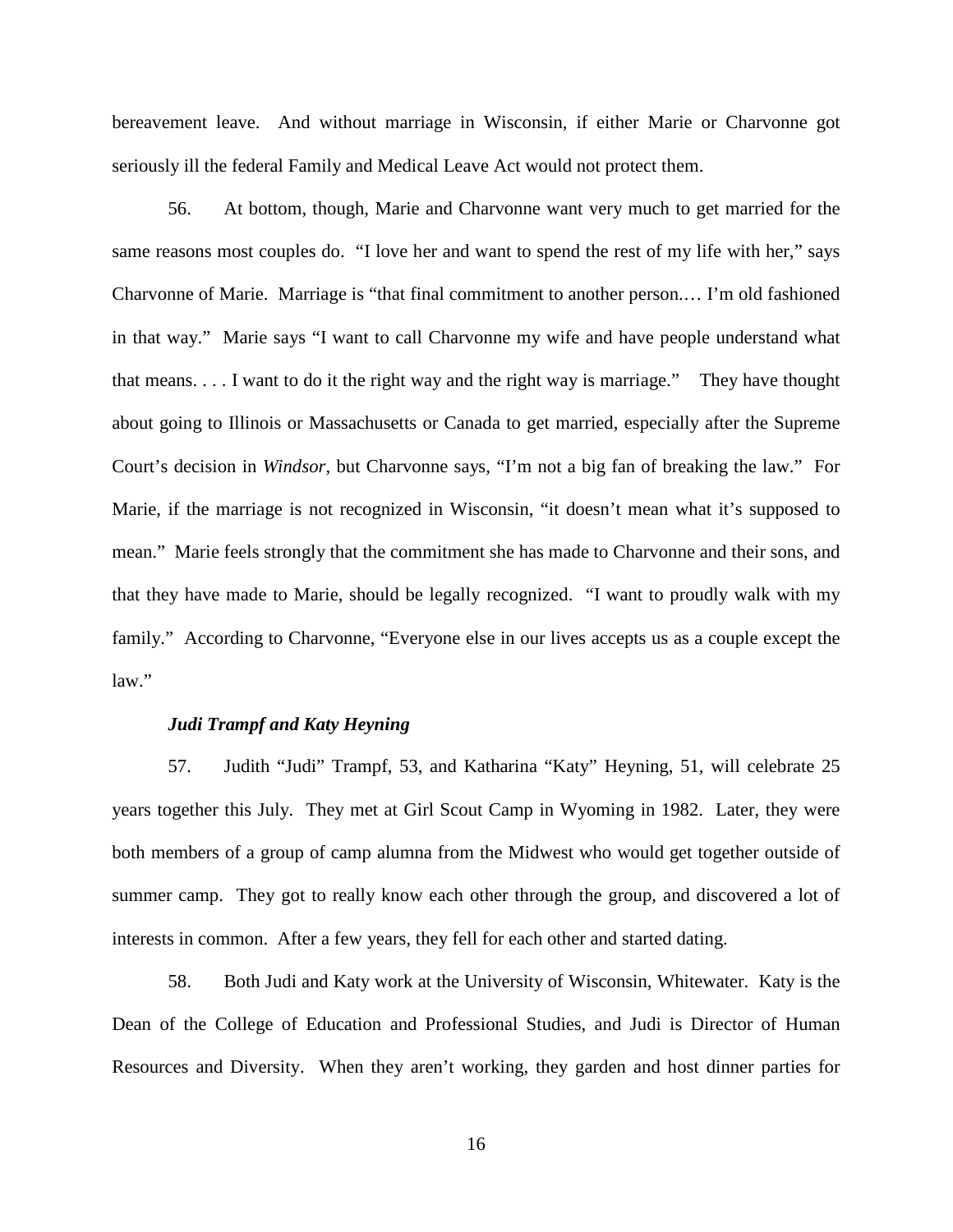friends at the home they share in Madison, Wisconsin. They also spend their time boating, kayaking, and traveling together—it doesn't matter where—and they are Rally Chairs for their BMW Motorcycle Club. Judi and Katy registered as domestic partners in Madison on August 5, 2009.

59. Katy's family accepts Judi, and Judi's family has long viewed Katy as a family member. When Katy had surgery and her own mother couldn't travel to be with her, Judi's mother stepped in. When Judi's father, who lived in Ripon, Wisconsin, was ill and hospitalized in 1994, Katy ran his business for him, travelling to Ripon with Judi three times a week, 70 miles each way, to help. Even so, after Judi and Katy had been together for 15 years, Judi's family insisted on a wedding so that Judi and Katy's relationship could be celebrated properly. They held a commitment ceremony on June 19, 2004 in James Madison Park in Madison, Wisconsin, followed by a reception for 150 friends, family, and colleagues.

60. Many years ago, Judi and Katy prepared health care powers of attorney for each other, but they know that such paperwork is no substitute for the security that marriage provides. In 2002, while on a trip to New Orleans, Katy had a seizure. In the emergency room, where Katy lay unconscious, Judi explained that she was Katy's partner and designated health care decision maker. But Judi was told that unless she had the health care power of attorney document in hand, she would not be allowed to make any medical decisions on Katy's behalf. The documents were at home in Wisconsin, so the hospital informed Judi that Katy's brother, as her nearest relative, had the authority to make health care decisions, not Judi. "My brother was not as aware of my wishes as Judi," says Katy.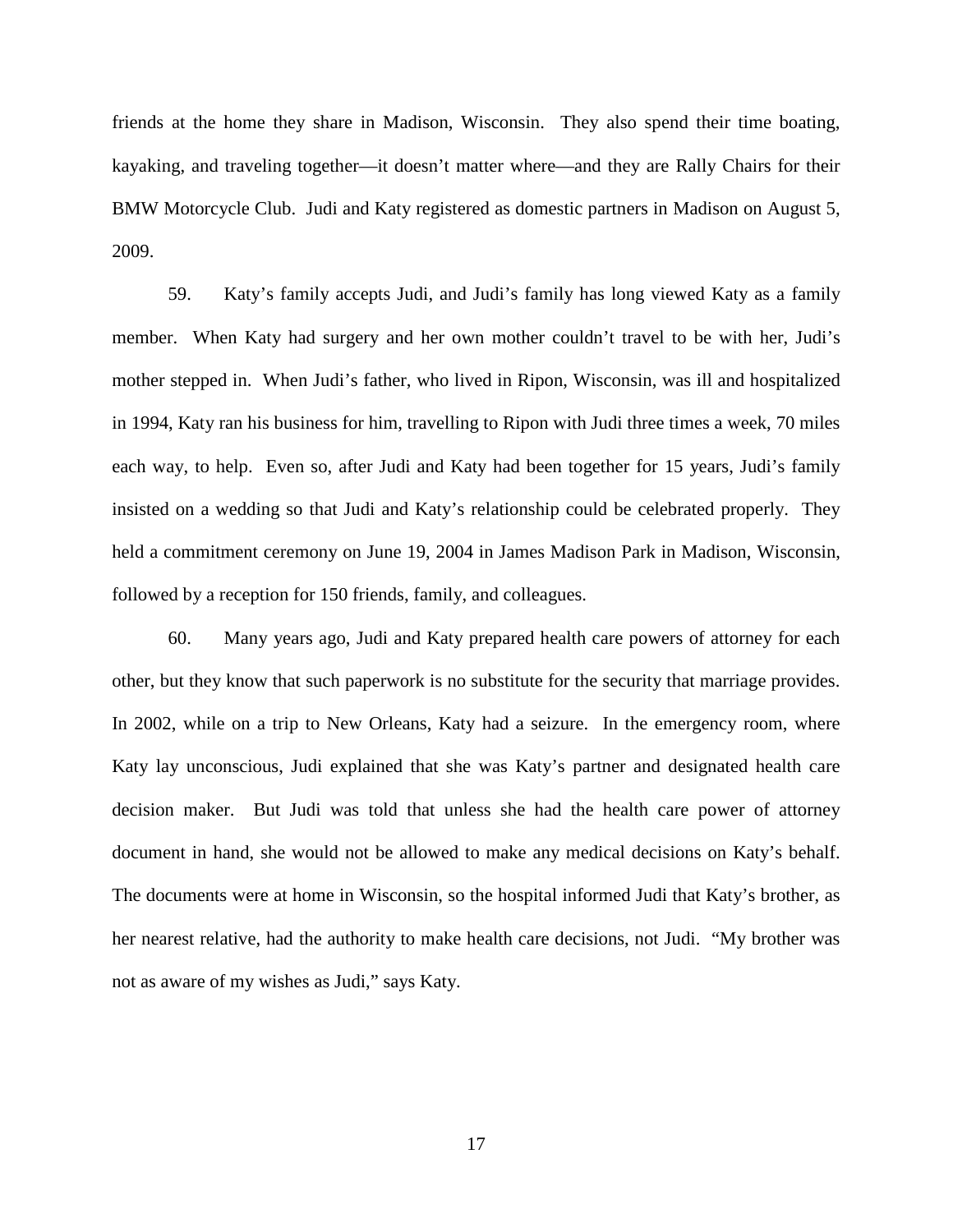61. After Katy regained consciousness, she had trouble concentrating and responding to questions. Judi repeatedly answered questions on Katy's behalf, and yet the health care providers continued to direct their questions to Katy, and to ignore Judi.

62. Out of concern that Katy might have another seizure and that Judi would not be permitted to make decisions for her, Judi and Katy ended up cutting their trip short and returning to Wisconsin, even though Katy was feeling better and they would have liked to stay. They now keep scanned copies of their health care powers of attorney on their phones so they are accessible wherever they go.

63. Judi and Katy's current domestic partner status would not have solved the problem they encountered in New Orleans. That status is only recognized in Wisconsin, while marriage is understood everywhere and widely respected. And even in Wisconsin, Judi and Katy find that domestic partnership is not well understood, and they have on at least one occasion been asked to prove their partnership status with documentation—a request that married couples almost never encounter. "Legally, we have to have so many more documents, wills, and other things and we're penalized even when we do have them," says Judi. Domestic partnership also does not entitle Judi or Katy to federal protections that are reserved for spouses.

64. After 25 years, Judi and Katy have built a life together. They jointly own a house, two cars, a pontoon boat, and several bank accounts. Judi and Katy wish to marry because, according to Judi, "we want to know that if one of us is ill or dies, we will have the same protections as any other married couple after 25 years of being together." More than that, though, Katy would like the public recognition that Judi is the love of her life. "We have been in love and faithful to each other for more than 25 years. We have cared for each other in sickness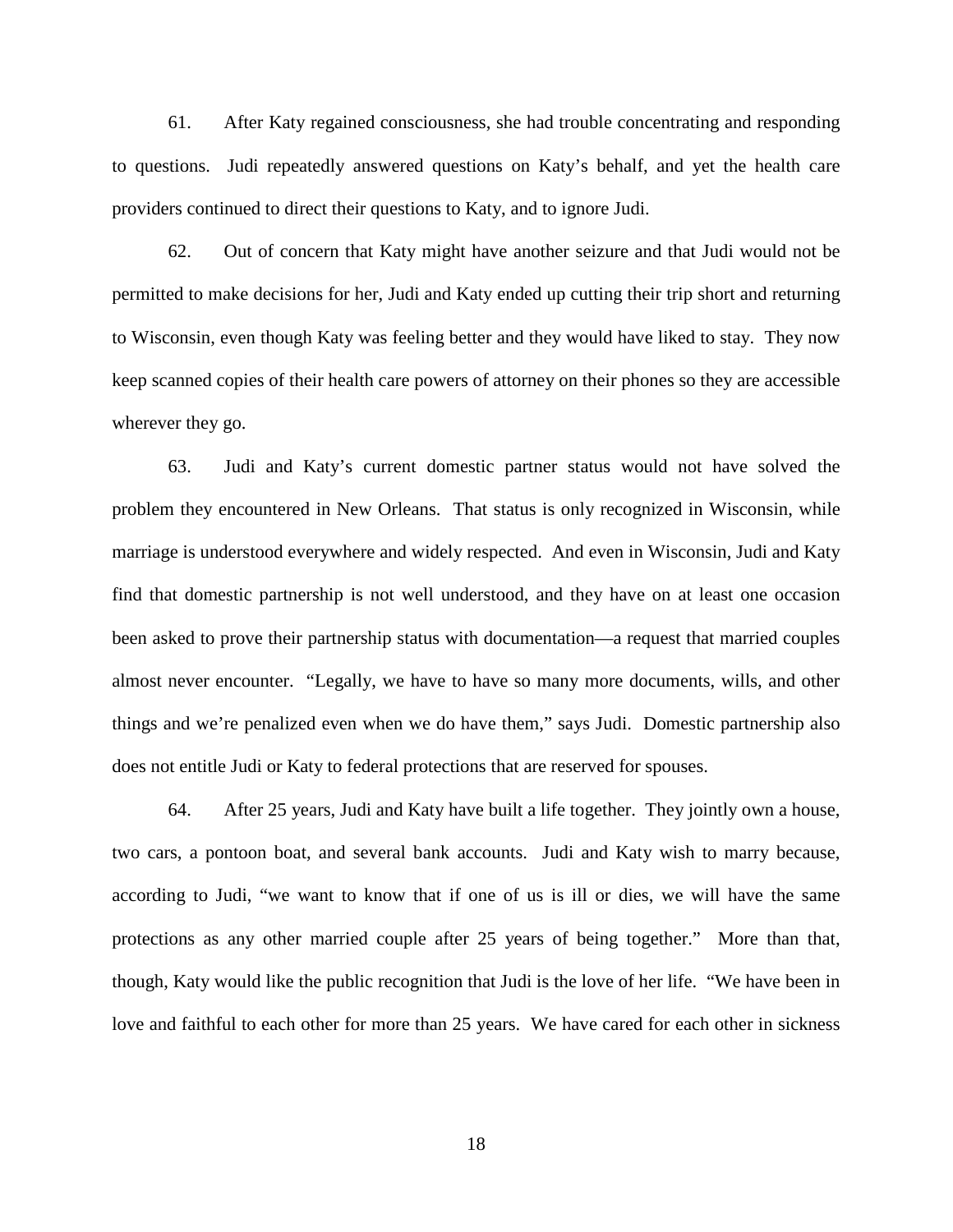and in health, and we would like public recognition through marriage of our commitment until death do us part."

#### **The Discriminatory Wisconsin Marriage Ban**

65. The State of Wisconsin establishes laws governing marriage. Wisconsin's marriage ban provides that "Only a marriage between one man and one woman shall be valid or recognized as a marriage in this state. A legal status identical or substantially similar to that of marriage for unmarried individuals shall not be valid or recognized in this state." Wis. Const. Art. XIII, § 13.

66. Wisconsin's marriage ban is one of the most restrictive bans on marriage for same-sex couples in the nation. On its face, it expressly bars both marriage between two people of the same sex and the recognition of *any* legal status substantially similar to marriage. As a result, on its face, Wisconsin's constitutional amendment does not permit Roy and Garth, Charvonne and Marie, and Judi and Katy to marry, and prohibits the recognition of Virginia and Carol's out-of-state marriage.

67. Worse, Wisconsin law makes it a criminal offense to go outside the State to contract a marriage prohibited under the laws of Wisconsin. A violation bears penalties of up to  $$10,000$  in fines and nine months in prison. Wis. Stat.  $$765.30(1)(a)$ .

#### **Wisconsin's Domestic Partnership Statute**

68. In 2009, the Wisconsin legislature passed a domestic partnership law, Wis. Stat. ch. 770, which creates the status of domestic partnership that carries with it some, but nowhere near all, of the protections and obligations accorded to married couples. The domestic partnership law did not end the exclusion of same-sex couples from marriage. Indeed, it cannot do so under the terms of Wisconsin's discriminatory marriage ban, which prohibits granting same-sex couples any status that is substantially similar to marriage.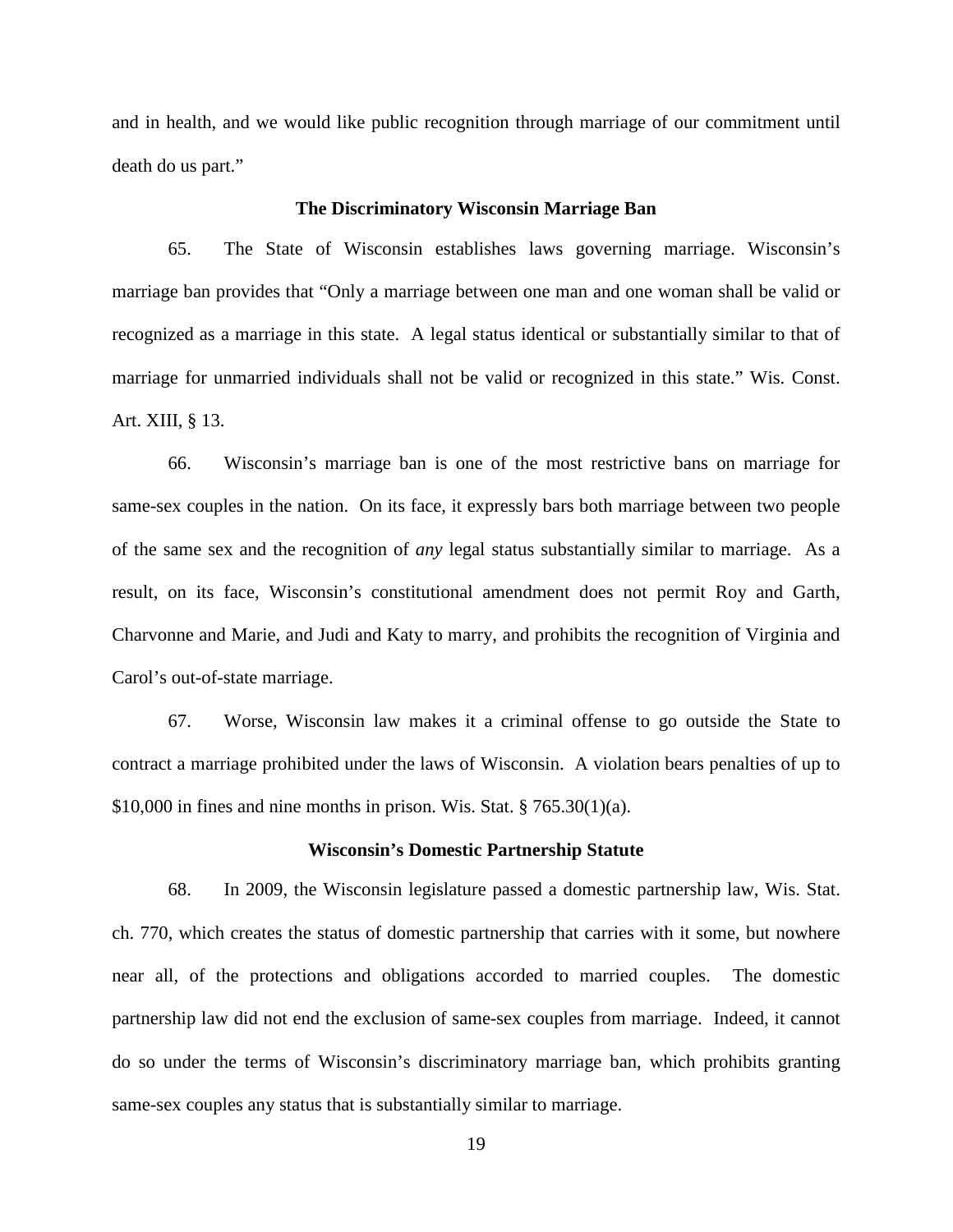69. Moreover, even the limited domestic partnership law is currently under challenge in the Wisconsin Supreme Court in *Appling v. Walker*, No. 2011AP1572. A decision in that case is pending.

70. Even if the domestic partnership law were to be upheld, it is not an adequate substitute for marriage. Denying two people in a loving, committed relationship the freedom to marry denies them the opportunity to express and legally embody their commitment in the most serious way that society provides. It refuses them the opportunity to enter into a relationship that is universally respected and recognized as a symbol of their love and commitment. The novel domestic partnership designation withholds from same-sex couples the reverence and recognition associated only with marriage. It offers no more than a mundane entryway to an extremely limited subset of benefits. The essence of marriage is a private and public celebration of love and commitment; domestic partnerships fail to achieve that goal. Marriage is something many people hope for from a young age, an ideal they aspire to; domestic partnership is not.

71. Denying Plaintiffs and other lesbian and gay couples the freedom to marry also would make it impossible for them to receive the protections currently provided only to married couples under federal law. After *Windsor*, the federal Defense of Marriage Act ("DOMA") no longer excludes same-sex couples from access to federal marriage responsibilities and protections. But even if same-sex couples move to Wisconsin after marrying elsewhere or risk criminal prosecution by leaving the State to marry, Wisconsin same-sex couples would still be denied those federal law protections for spouses that require the marriage to be recognized in their state of residence, such as veteran and family medical leave protections.

72. Barring same-sex couples from marriage also disqualifies them from critically important state law protections and responsibilities that different-sex couples rely upon to secure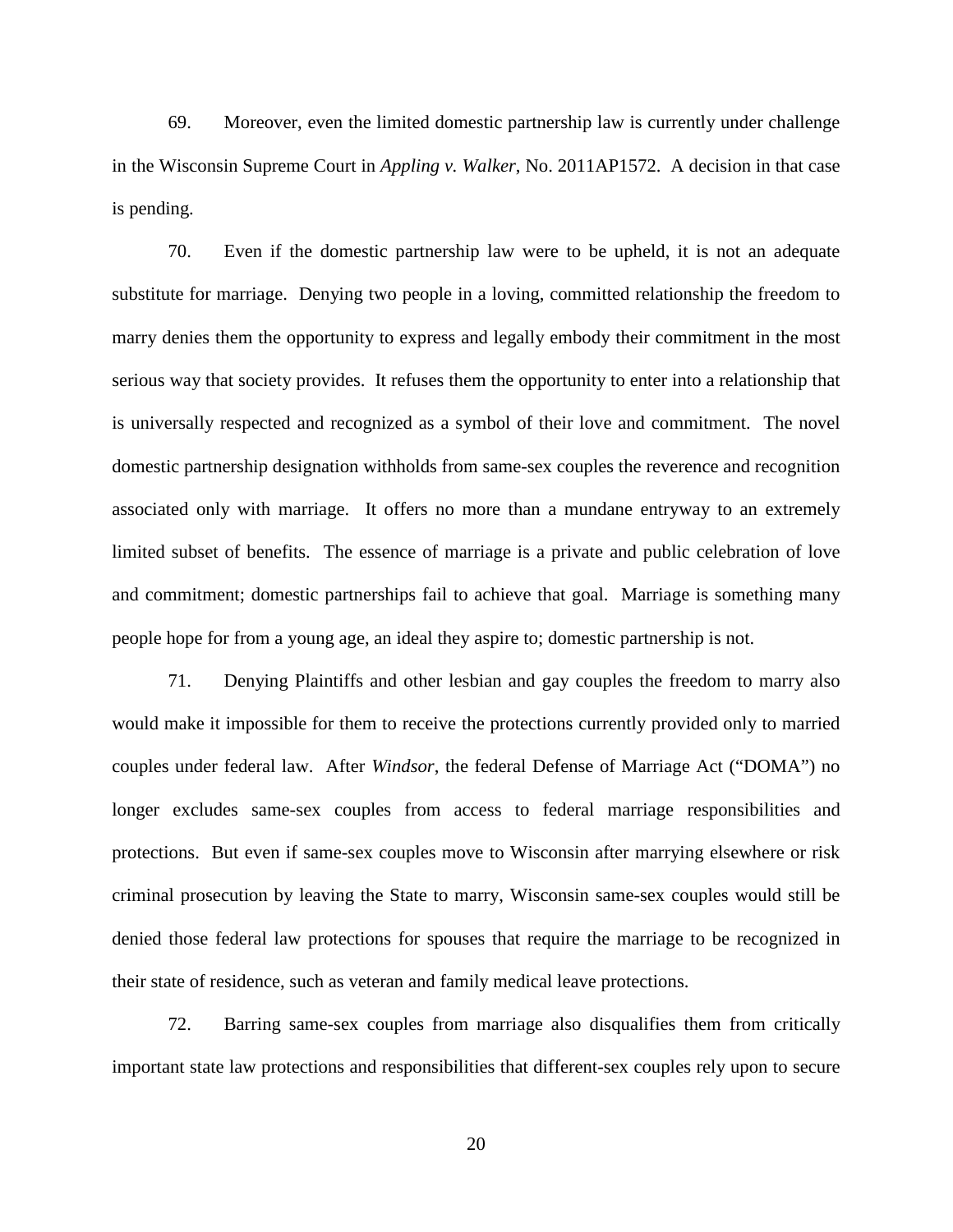their commitment to each other, and to safeguard their families. Even if they obtain a domestic partnership under Wisconsin's domestic partnership law, same-sex couples are still denied numerous protections and obligations, including:

- (a) the presumption of parenthood for a non-birth parent with respect to any child born within the marriage;
- (b) the right to adopt a spouse's child;
- (c) eligibility for stepparent visitation rights for the surviving spouse of a deceased parent of a minor child;
- (d) the "married persons credit" and personal exemptions for state income tax purposes;
- (e) certain tax deductions for medical insurance expenses for a spouse;
- (f) certain tax deductions for long term care insurance for a spouse;
- (g) eligibility of a surviving spouse of a veteran to be buried with their spouse in a veterans' cemetery;
- (h) entitlement of a surviving spouse to seek damages for loss of society and companionship in case of wrongful death;
- (i) the presumption of confidentiality for communications with health insurers about a spouse's medical condition; and
- (j) protection against discrimination on the basis of marital status in numerous contexts.

73. If the Wisconsin Supreme Court holds that the domestic partnership law violates Wisconsin's constitutional marriage ban, same-sex couples would lose even the limited benefits that the law does provide.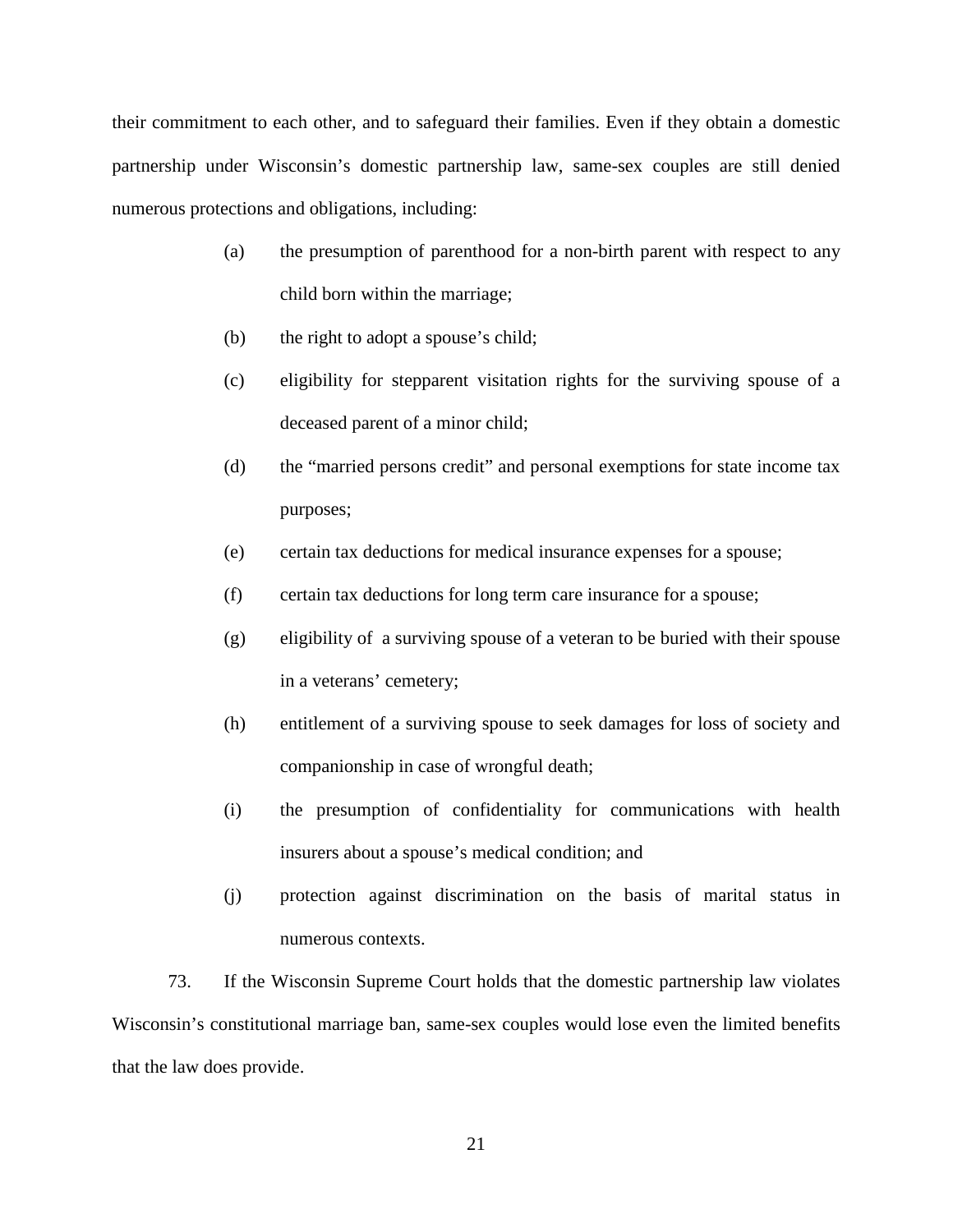74. Wisconsin and this country have subjected lesbian and gay people to scorn and discrimination for many years, and they have done so because lesbians and gay men form intimate relationships with a person of the same sex. Although Wisconsin and this country have taken some steps to reduce discrimination against lesbians and gays, Wisconsin's ban on marriage for same-sex couples is a striking and continuing vestige of the long history of discrimination towards lesbians and gay men. The marriage ban and the marriage evasion statute, together with the new, separate, inferior, and poorly understood status of domestic partnership instead of marriage, send a powerful message to same-sex couples, their families, and the public that lesbians and gay men are not good enough for marriage and their relationships are undeserving of the respect and dignity associated with marriage alone.

75. The substantive and dignitary inequities imposed on committed same-sex couples include particular harms to same-sex couples' children, who are equally deserving of the stability, permanence, and legitimacy that are enjoyed by children of different-sex couples who marry. Civil marriage affords official sanctuary to the family unit, offering parents and children critical means to secure legal parent-child bonds, and a familiar, public way of demonstrating those bonds to third parties. By denying same-sex couples marriage, Wisconsin reinforces the view held by some that the family bonds that unite same-sex parents and their children are less consequential, enduring, and meaningful than those of different-sex parents and their children. Same-sex couples and their children accordingly must live with the vulnerability and stress inflicted by a lack of access to the same mechanisms for securing their legal relationships, and the ever-present possibility that others may question their familial relationship—in social, legal, educational, and medical settings and in moments of crisis—in a way that spouses can avoid by simple reference to being married.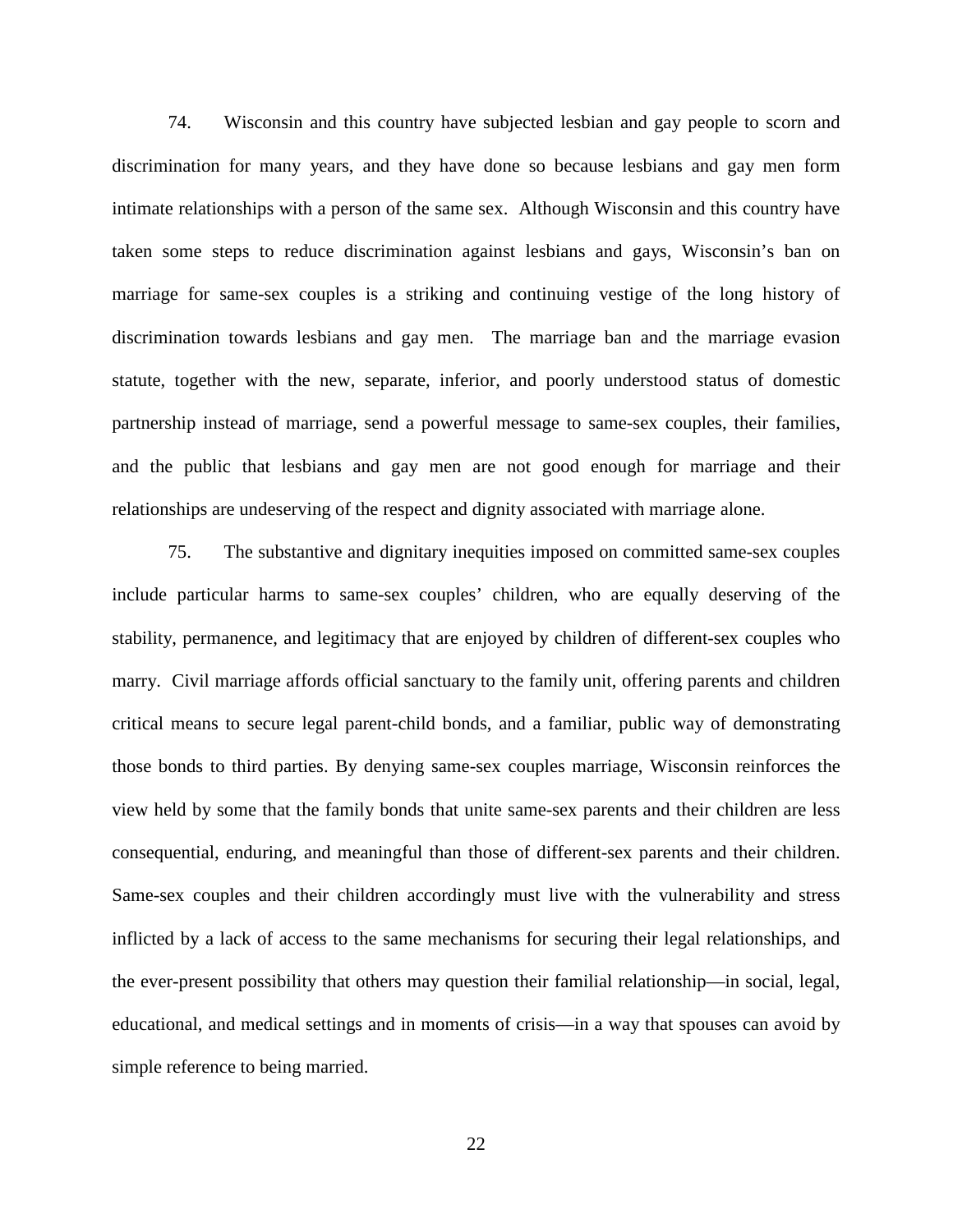76. Children from a young age understand that marriage signifies an enduring family unit, and likewise understand that Wisconsin has deemed a class of families as less worthy than other families, undeserving of marriage, and not entitled to the same societal recognition and support as other families. Wisconsin has no interest adequate to justify marking the children of same-sex couples, including the children of Plaintiffs, with a badge of inferiority that will invite disrespect in school, on the playground, and in every other sphere of their lives.

77. Because Wisconsin denies lesbian and gay couples the esteem and understanding associated with marriage and stigmatizes them by relegating them to a separate and unequal legal status, one of the Plaintiff couples left the State to marry, subjecting themselves to an ongoing risk of criminal prosecution. All Plaintiff couples have been injured by Wisconsin's refusal to allow them to marry or to recognize their marriages entered elsewhere.

## **Wisconsin's Exclusion of Same-Sex Couples from Marriage Is Not Rationally Related To A Legitimate Governmental Purpose, Let Alone Substantially Related To An Important Governmental Purpose Or Narrowly Tailored To A Compelling Governmental Purpose**

78. Wisconsin's discriminatory exclusion of same-sex couples from marriage does not serve any compelling, important, or even legitimate government interest.

79. While the government has an interest in protecting child welfare, the exclusion of same-sex couples from marriage does not further this interest. There is no rational connection between excluding lesbian and gay couples from marriage and encouraging "traditional" different-sex couples to have children within marriage. Further, there is a consensus among child welfare experts, reflecting over 30 years of research, that children raised by same-sex couples are just as well adjusted as are children raised by different-sex couples. Moreover, excluding same-sex couples from marriage serves only to harm the children raised by lesbian and gay couples.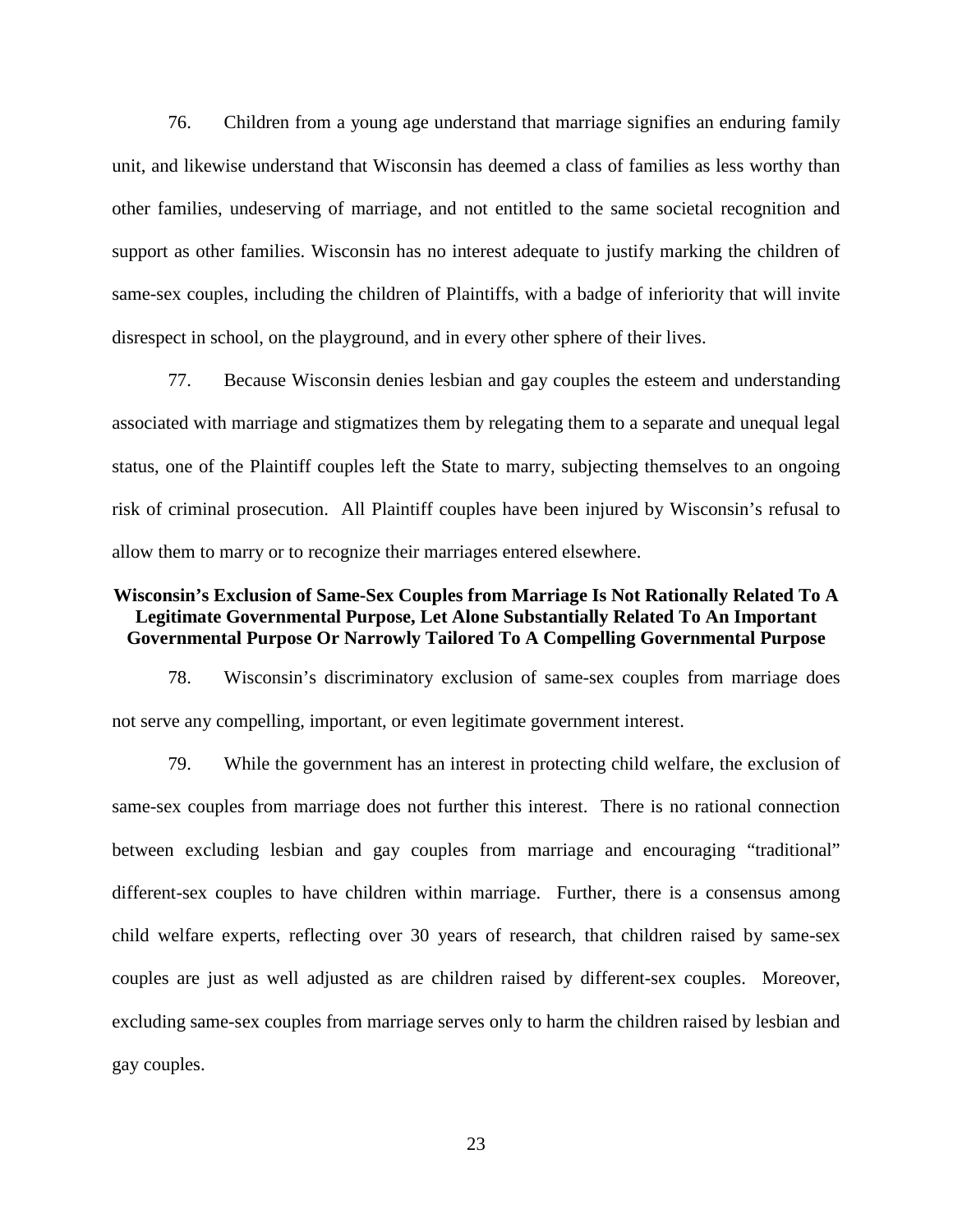80. There is no legitimate governmental interest in promoting traditional marriage or uniformity of marriage practices: a discriminatory marriage law cannot be justified solely on the basis of its long tradition or its common practice. Similarly, there is no state interest in promoting traditional marriage or uniformity of marriage practices with regard to same-sex couples who already have legal marriages from other jurisdictions. Such couples merely seek to enjoy a legal status that has already been conferred.

81. While the government may have fiscal interests, cost savings alone cannot justify a discriminatory allocation of a government benefit, absent an independent justification for why one class of people is burdened with the responsibility for the savings. Moreover, the exclusion of same-sex couples from marriage is not the least restrictive means nor is it sufficiently narrowly tailored to further, nor even rationally related to, this interest, because allowing samesex couples to marry will not increase any costs for the State of Wisconsin. Indeed, experience shows that states that have ended the exclusion of same-sex couples from marriage, including Iowa, have experienced increases in state revenues as a direct result.

82. Providing same-sex couples access, via domestic partnership status, to only a portion of the protections and responsibilities of marriage, while denying them the esteem and universal recognition of marriage, can only be explained as an effort to denigrate lesbian and gay persons. Reminding lesbian and gay couples of the history of discrimination, the domestic partnership status is by definition separate and unequal. Labeling lesbian and gay couples as inferior is not a legitimate governmental interest, but is per se discriminatory.

83. The State deprives same-sex couples of these freedoms for no other reason than their sexual orientation and their sex.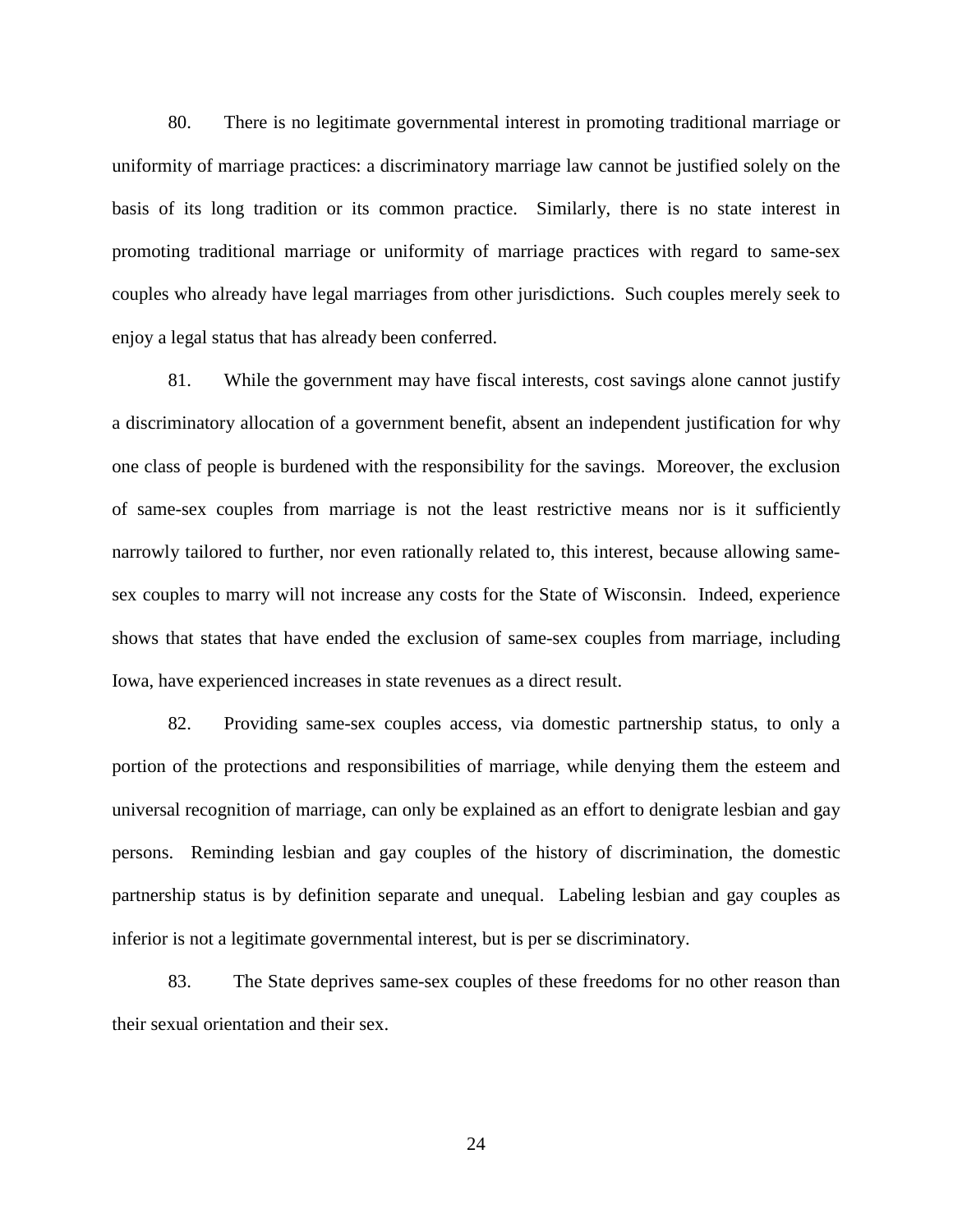## **Count One Violation of Due Process**

84. Plaintiffs re-allege paragraphs 1 through 83 as though fully set forth herein.

85. Amendment XIV, § 1 of the United States Constitution provides that no State shall "deprive any person of life, liberty, or property, without due process of law . . . ."

86. The Due Process Clause protects the fundamental right to marry the person of one's choice and related constitutional rights to liberty, dignity, autonomy, family integrity, and association.

87. Wisconsin's marriage ban does not permit same-sex couples to marry nor does it permit the recognition of the marriages of same-sex couples lawfully entered into outside of Wisconsin.

88. There is no adequate justification for the exclusion of Plaintiffs from marriage or the refusal to recognize Plaintiffs' marriages. Moreover, the exclusion of same-sex couples from marriage is not narrowly tailored nor is it the least restrictive alternative to further a compelling or important government interest.

89. Defendants' duties and actions to ensure compliance with the marriage ban preventing Plaintiffs from lawfully marrying in the State of Wisconsin, and preventing the recognition of Plaintiffs' marriages lawfully entered into outside Wisconsin, deprives Plaintiffs of the fundamental right to marry and their constitutional rights to liberty, dignity, autonomy, family integrity, and association without due process of law.

## **Count Two Violation of Equal Protection Based on Sexual Orientation**

90. Plaintiffs re-allege paragraphs 1 through 83 as though fully set forth herein.

91. Amendment XIV, § 1 of the United States Constitution provides that no State shall "deny to any person within its jurisdiction the equal protection of the laws."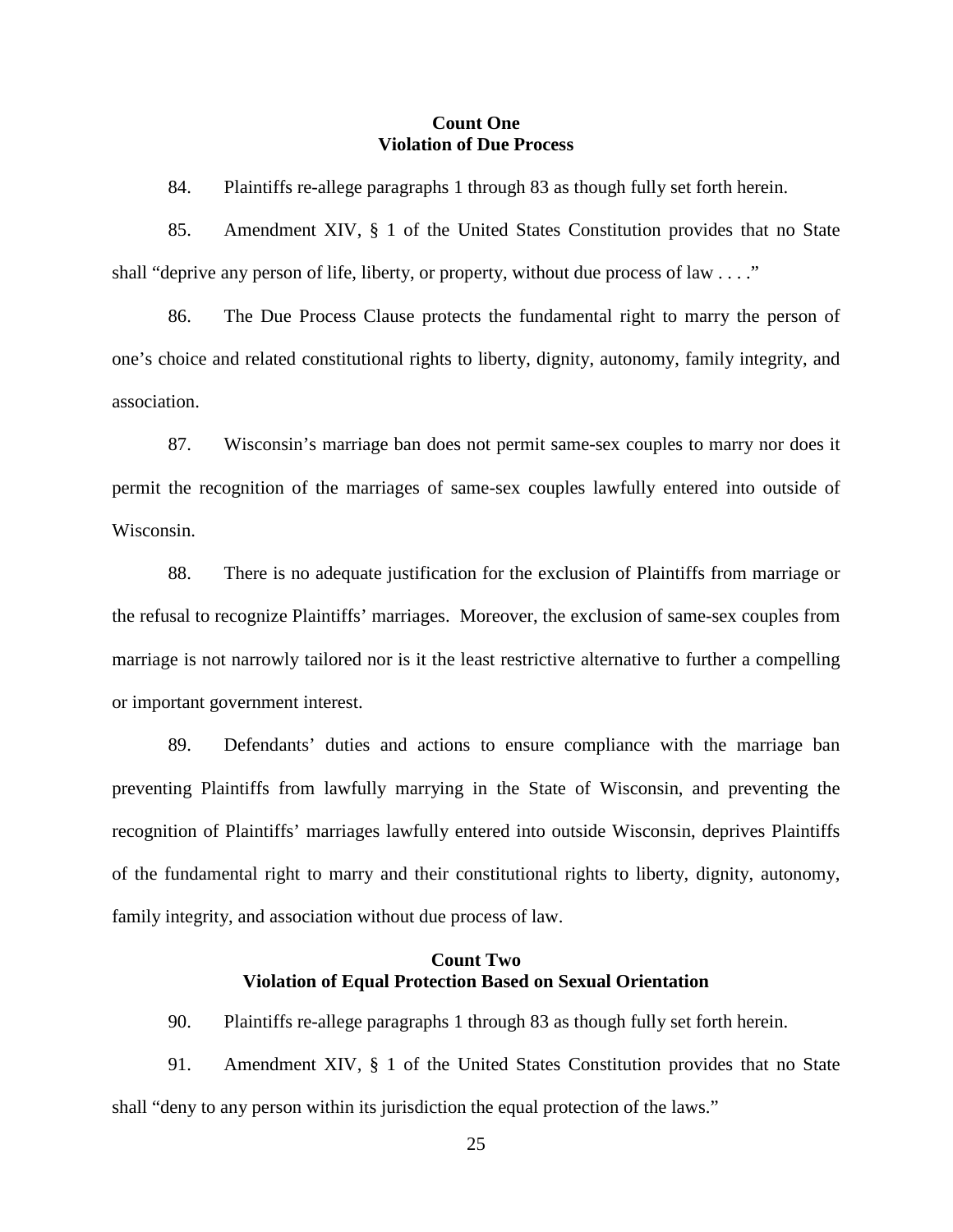92. Same-sex couples in committed relationships who wish to marry are similarly situated in every material respect to different-sex couples in committed relationships who wish to marry. Same-sex couples who have lawfully married outside of Wisconsin are similarly situated in every material respect to different-sex couples who have lawfully married outside of Wisconsin.

93. Wisconsin's marriage ban does not permit same-sex couples to marry nor does it permit the recognition of the marriages of same-sex couples lawfully entered into outside of Wisconsin. It therefore discriminates facially and as applied to Plaintiffs and other lesbian and gay couples on the basis of sexual orientation.

94. Discrimination on the basis of sexual orientation is suspect and demands a heightened level of scrutiny under the United States Constitution, since the marriage ban and Defendant's actions in administering and enforcing it purposefully single out a minority group (lesbians and gay men) that historically has suffered discriminatory treatment and been relegated to a position of political powerlessness solely on the basis of stereotypes and myths regarding their sexual orientation—a characteristic that bears no relation to their ability to contribute to society and is immutable in that it is central to their core identity.

95. There is no adequate justification for the exclusion of Plaintiffs from marriage or the refusal to recognize Plaintiffs' marriages. Moreover, the exclusion of same-sex couples from marriage is not narrowly tailored nor is it the least restrictive alternative to further a compelling or important government interest. The marriage ban is not even rationally related to any legitimate government interest.

96. Defendants' duties and actions to ensure compliance with the marriage ban preventing Plaintiffs from lawfully marrying in the State of Wisconsin, and preventing the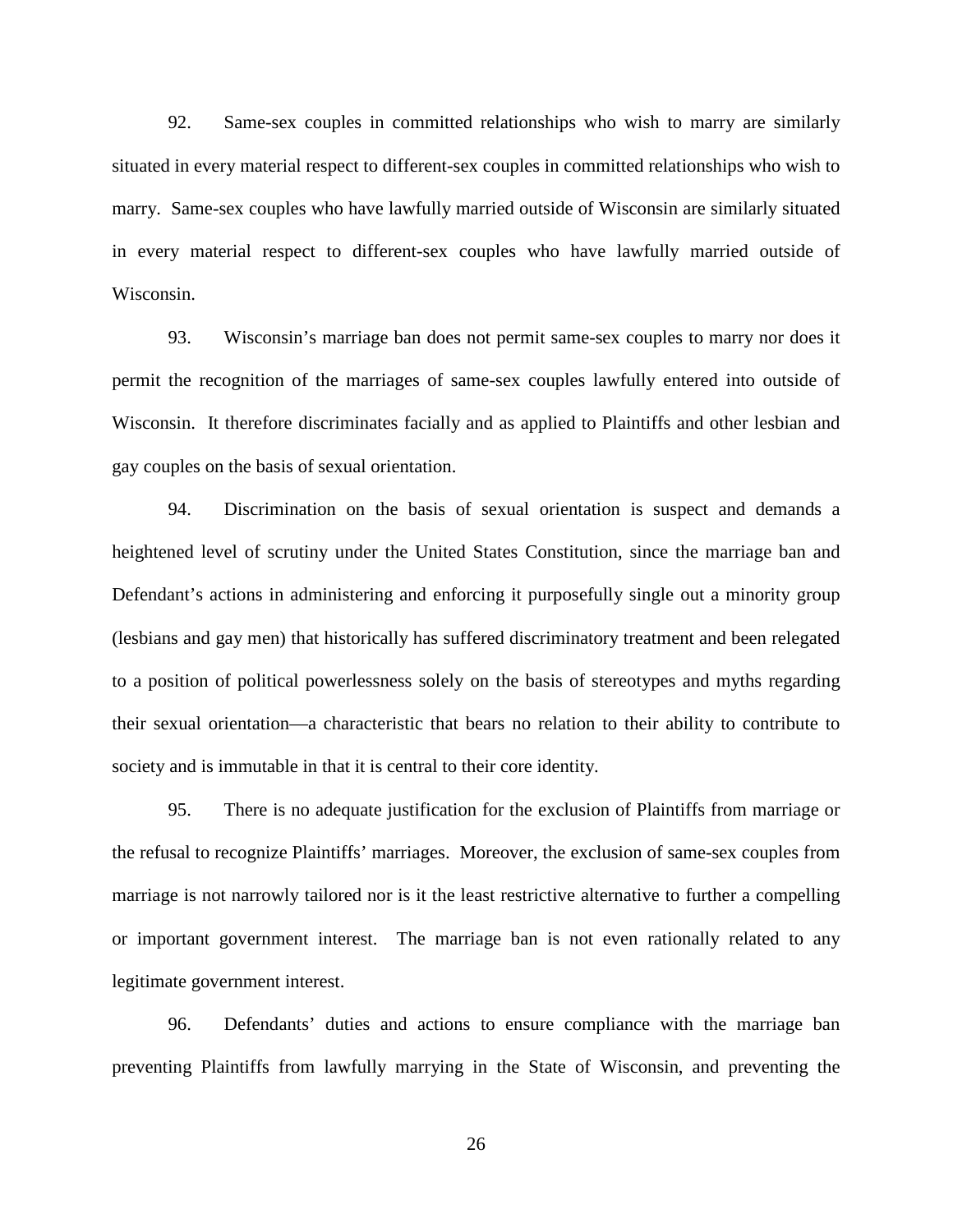recognition of Plaintiffs' marriages lawfully entered into outside Wisconsin, deprives Plaintiffs of the equal protection of the laws based on their sexual orientation.

# **Count Three Violation of Equal Protection Based on Gender**

97. Plaintiffs re-allege paragraphs 1 through 83 as though fully set forth herein.

98. Amendment XIV, § 1 of the United States Constitution provides that no State shall "deny to any person within its jurisdiction the equal protection of the laws."

99. The Wisconsin marriage ban discriminates based on gender because it permits a man and woman to marry, but does not allow a man to marry a man, or a woman to marry a woman, and because it permits different-sex marriages lawfully entered into outside of Wisconsin to be recognized but does not allow the marriages of same-sex couples lawfully entered into outside of Wisconsin to be recognized.

100. Discrimination on the basis of sex is suspect and demands heightened scrutiny under the United States Constitution.

101. There is no adequate justification for the exclusion of Plaintiffs from marriage or the refusal to recognize Plaintiffs' marriages. Moreover, the exclusion of same-sex couples from marriage is not narrowly tailored nor is it the least restrictive alternative to further a compelling or important government interest. The marriage ban is not even rationally related to any legitimate government interest.

102. Defendants' duties and actions to ensure compliance with the marriage ban preventing Plaintiffs from lawfully marrying in the State of Wisconsin, and preventing the recognition of Plaintiffs' marriages lawfully entered into outside Wisconsin, deprives Plaintiffs of the equal protection of the laws based on their gender.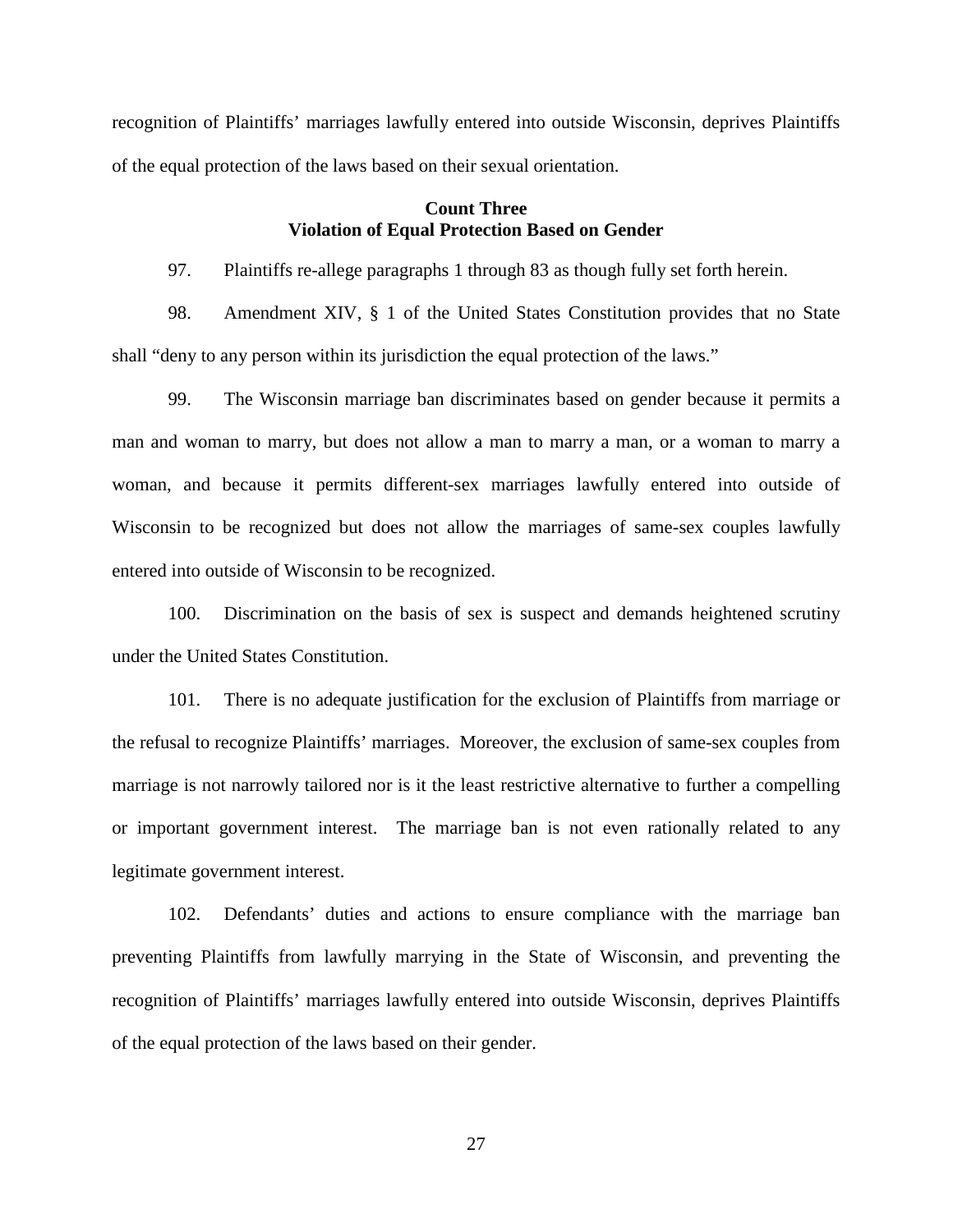## **Prayer For Relief**

103. WHEREFORE, Plaintiffs request that this Court enter judgment:

(A) declaring that Article XIII, § 13 of the Wisconsin Constitution and all provisions of the Wisconsin marriage laws (Wis. Stat. ch. 765) that refer to marriage as a relationship between a "husband" and a "wife" and operate as a statutory ban on marriage for same-sex couples violate the Due Process Clause and the Equal Protection Clause of the United States Constitution (Amendment XIV, § 1) by preventing Plaintiffs from lawfully marrying in the State of Wisconsin and by preventing the recognition of Plaintiffs' marriages lawfully entered into outside of the State;

(B) permanently enjoining all Defendants from enforcing Article XIII, § 13 and any other sources of state law that operate to exclude same-sex couples from marriage or to deny recognition of the marriages of same-sex couples validly contracted in another jurisdiction;

(C) permanently enjoining Defendants Van Hollen and King from enforcing Wisconsin's marriage evasion statute against same-sex couples who marry outside of Wisconsin;

(D) awarding Plaintiffs the costs and expenses of this action together with reasonable attorneys' fees; and

(E) entering such other and further relief as deemed appropriate by the Court.